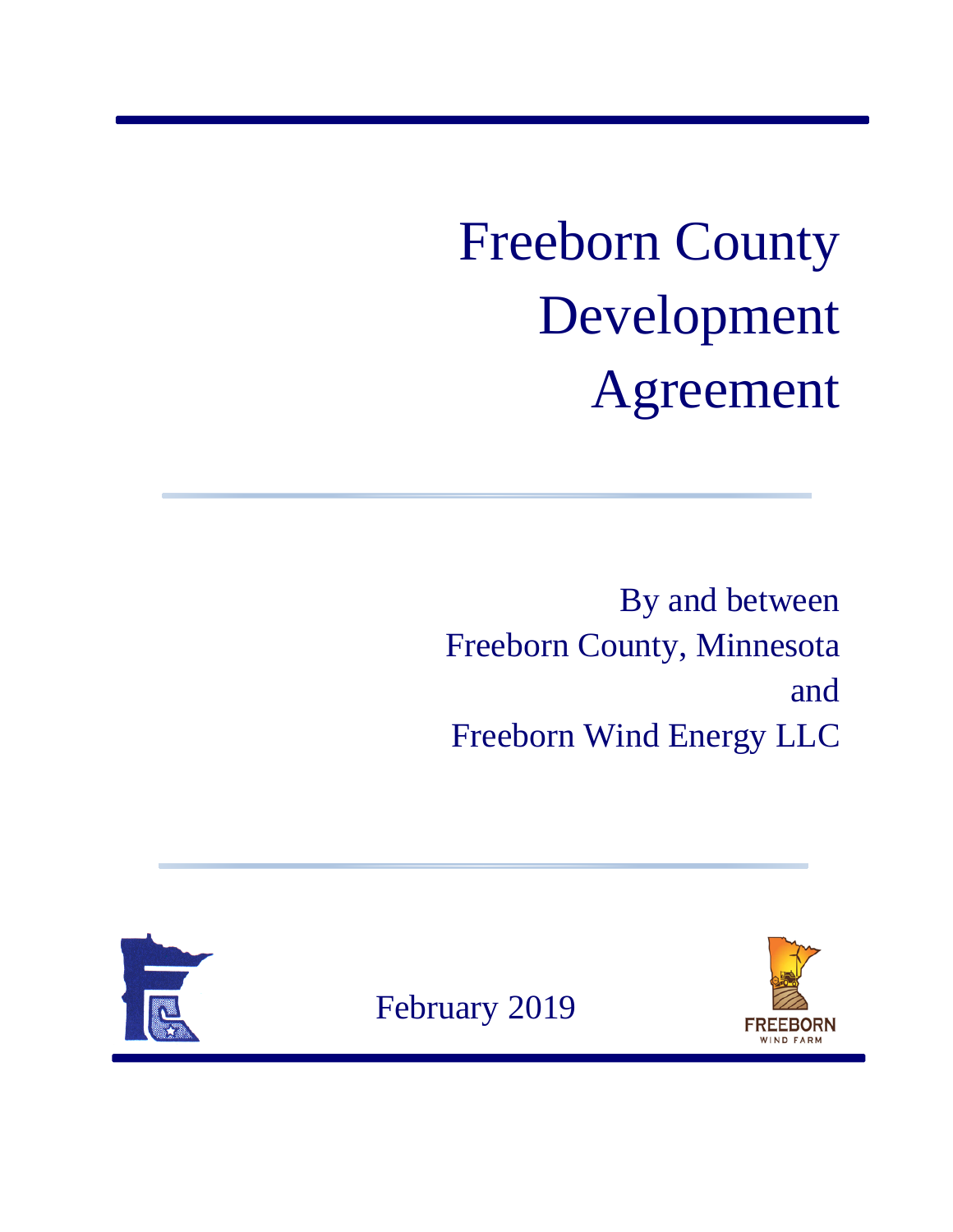# **TABLE OF CONTENTS**

| 1. | 1.1.<br>1.2.                                                                                                                                 |
|----|----------------------------------------------------------------------------------------------------------------------------------------------|
| 2. |                                                                                                                                              |
| 3. |                                                                                                                                              |
| 4. | 4.1.<br>4.2.<br>4.3.<br>4.4.<br>4.5.<br>4.6.<br>4.7.<br>4.8.<br>4.9.<br>4.10.<br>4.11.<br>4.12.<br>4.13.<br>4.14.<br>4.15.<br>4.16.<br>4.17. |
| 5. |                                                                                                                                              |
| 6. | 6.1.<br>6.2.                                                                                                                                 |
| 7. | Completion of Repairs and Restoration and Certificate of Completion  8<br>7.1.<br>7.2.<br>7.3.<br>7.4.                                       |
| 8. |                                                                                                                                              |
| 9. | 9.1.<br>9.2.                                                                                                                                 |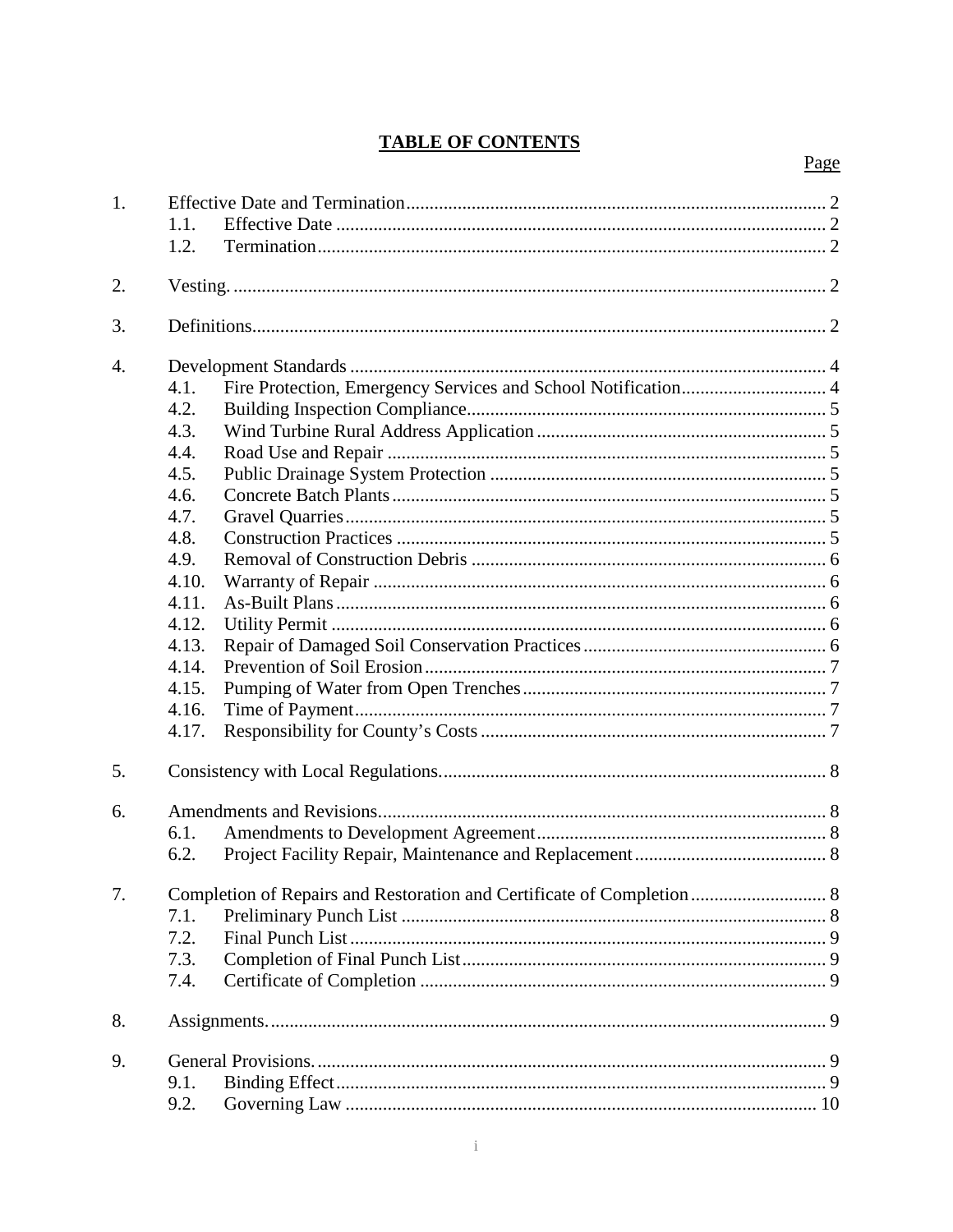|     | 9.3.  |  |
|-----|-------|--|
|     | 9.4.  |  |
|     | 9.5.  |  |
|     | 9.6.  |  |
|     | 9.7.  |  |
|     | 9.8.  |  |
|     | 9.9.  |  |
|     | 9.10. |  |
| 10. |       |  |
|     | 10.1. |  |
|     | 10.2. |  |
|     | 10.3. |  |
|     | 10.4. |  |
| 11. |       |  |
|     |       |  |
| 12. |       |  |
|     | 12.1. |  |
|     | 12.2. |  |
|     | 12.3. |  |
|     | 12.4. |  |
|     | 12.5. |  |
|     | 12.6. |  |
|     | 12.7. |  |
| 13. |       |  |
| 14. |       |  |

| Exhibits   | Page |
|------------|------|
| Exhibit A: |      |
| Exhibit B: |      |
| Exhibit C: |      |
| Exhibit D: |      |
| Exhibit E: |      |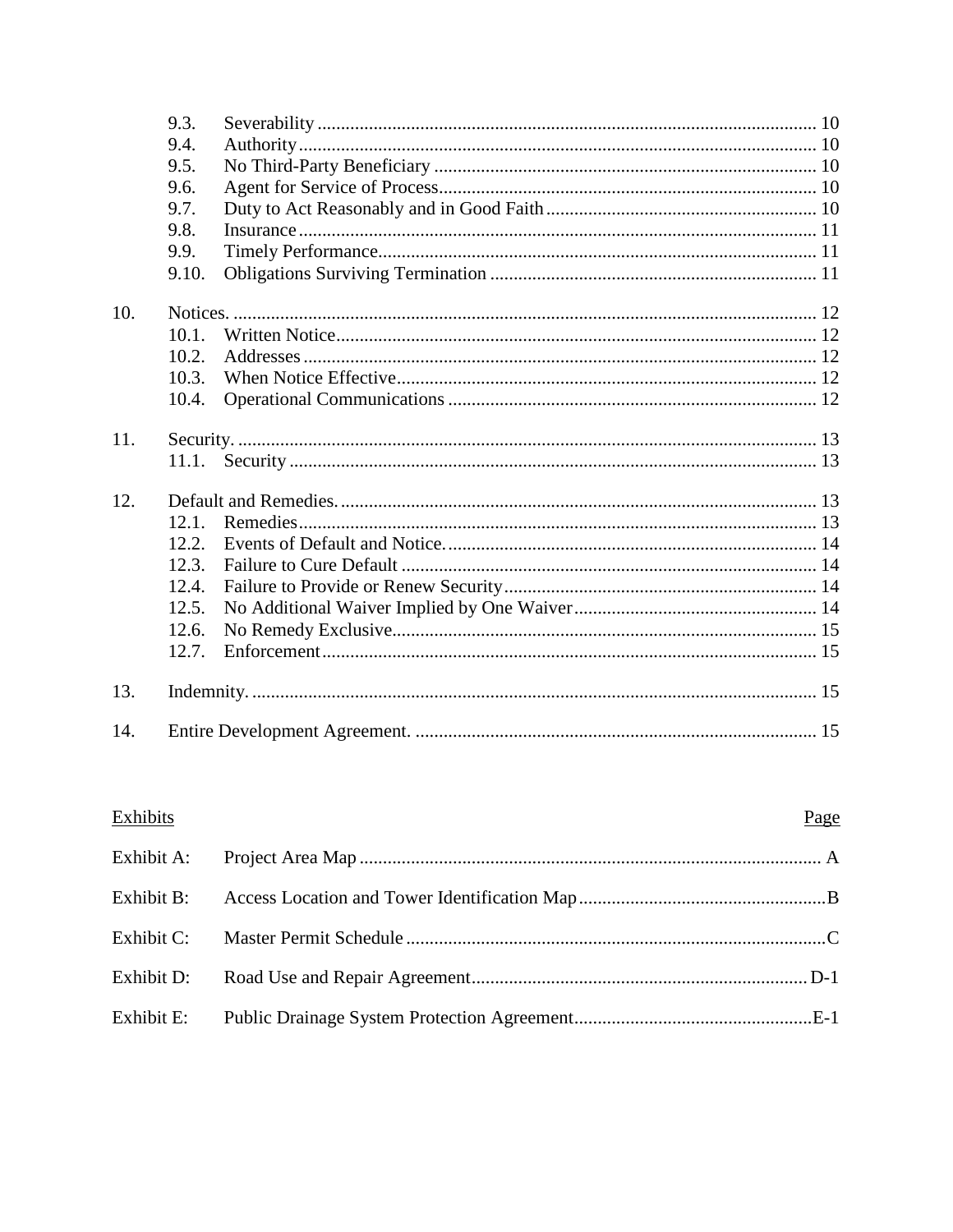#### **DEVELOPMENT AGREEMENT**

THIS DEVELOPMENT AGREEMENT ("Development Agreement") as entered into is effective as of 1st day of March, 2019 by and between Freeborn Wind Energy LLC, a Delaware limited liability company ("Developer") and Freeborn County, Minnesota, ("County"). In this Development Agreement, Developer and County may be individually referred to as a "Party" and, collectively, as the "Parties."

#### **RECITALS**

- A. Developer plans to construct and operate the up to 200 megawatt ("MW") Freeborn Wind Farm to be located in Freeborn County, Minnesota, and Worth County, Iowa. In Minnesota, Developer plans to construct and operate an up to 84 MW large wind energy conversion system in Freeborn County. The remaining portion of the Freeborn Wind Farm will be permitted, built, and operated in Iowa.
- B. Developer plans to construct up to 42 2.0 MW wind energy turbines, associated facilities, and a 161 kilovolt ("kV") transmission line in parts of Freeborn County, Minnesota (the "Project"). A map outlining the Project Area and Project Facilities is included as Exhibit A. The Project Area includes the following:

| County<br>Name | Township<br>Name  | Township         | Range | <b>Sections</b>                                                                   |
|----------------|-------------------|------------------|-------|-----------------------------------------------------------------------------------|
| Freeborn       | Hayward           | 102N             | 20W   | 12, 13, 14, 15, 22, 23, 24,<br>25, 26, 35, 36                                     |
| Freeborn       | London            | 101 <sub>N</sub> | 19W   | 13, 14, 19, 20, 21, 22, 23,<br>24, 27, 28, 29, 30, 31, 32,<br>33                  |
| Freeborn       | Oakland           | 102N             | 19W   | 7, 8, 9, 16, 17, 18, 19, 20,<br>21                                                |
| Freeborn       | <b>Shell Rock</b> | 101N             | 20W   | 1, 2, 8, 11, 12, 13, 14, 15,<br>16, 17, 21, 22, 23, 24, 25,<br>26, 27, 28, 35, 36 |

Table 1: Project Area Location

- C. Developer has received a site permit for a large wind energy conversion system ("LWECS") and a route permit for a high voltage transmission line from the Minnesota Public Utilities Commission ("MPUC") pursuant to Minnesota Statutes Chapters 216F and 216E, respectively. The rules implementing these LWECS and transmission line permitting requirements are found in Minnesota Rules Chapter 7854 and Chapter 7850, respectively.
- D. Electricity from the Project will be transported via an underground collection system to the project substation where it will be stepped up to 161 kV. An approximately 7-mile 161 kV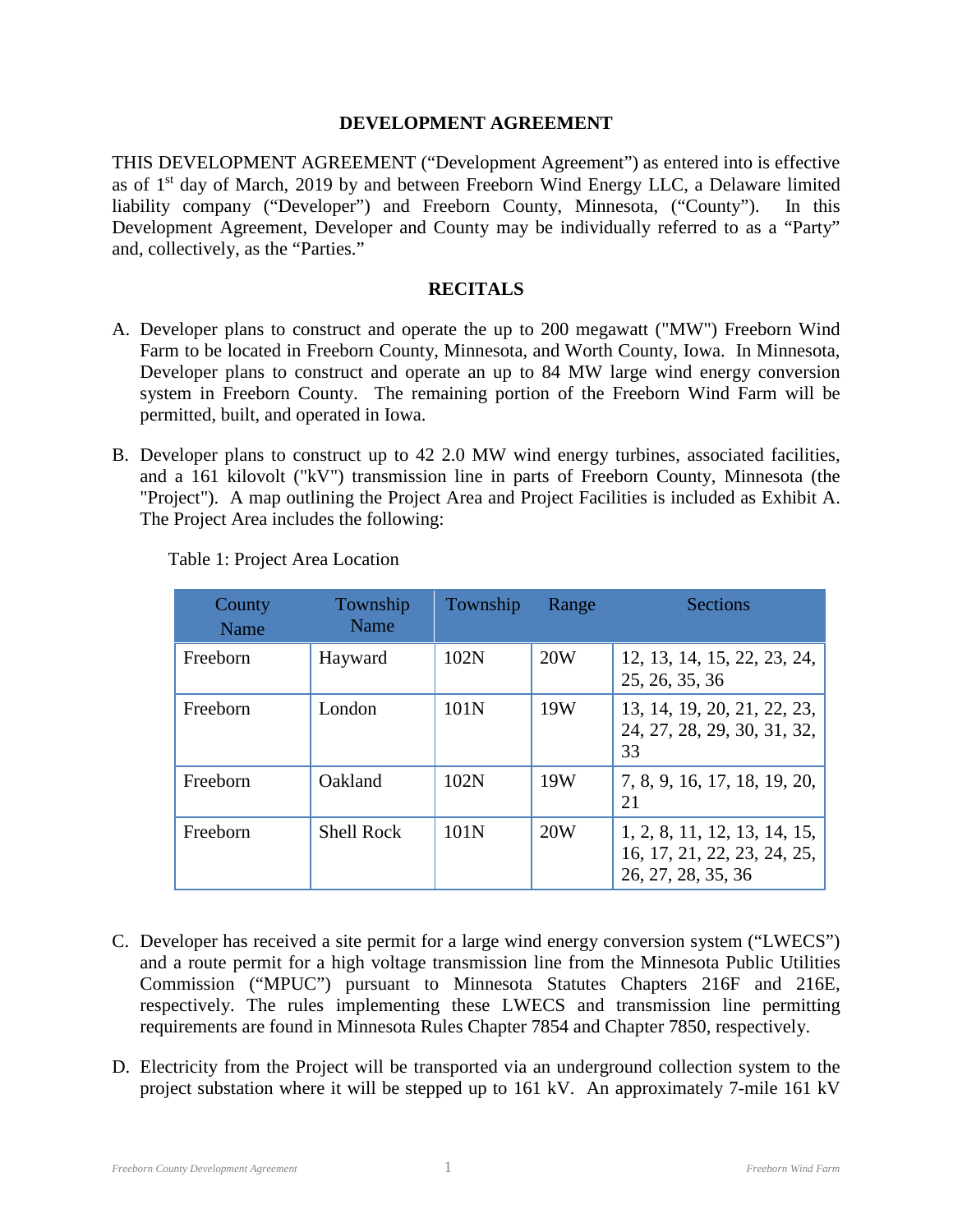transmission line will be constructed to deliver the electricity to the existing Glenworth Substation just southeast of Glenville, Minnesota.

- E. Developer entered into agreements with the owners of the real property within the Project Area, giving it control of this land for the purpose of, and authority to, develop the Project.
- F. Developer has entered into an agreement with Northern States Power Company d/b/a Xcel Energy ("Xcel Energy") whereby Xcel Energy will acquire the Project after it is developed, and then subsequently construct, own, and operate it.
- G. This Development Agreement specifies the commitments made by the Parties for the purpose of ensuring that the Project is consistent with County's existing applicable policies and ordinances, and to ensure that all final approvals will be in the best interests of area citizens.

NOW, THEREFORE, in consideration of the recitals (which are incorporated into the Development Agreement by this reference) and for other good and valuable consideration, the receipt and sufficiency of which are hereby acknowledged, the Parties agree as follows:

#### **DEVELOPMENT AGREEMENT**

#### **1. Effective Date and Termination**

- 1.1. Effective Date. The "Effective Date" of this Development Agreement is the date first stated above.
- 1.2. Termination. This Development Agreement shall terminate five (5) years from the date of initial acceptance of all Public Drainage Tile and Public Roadway restoration as evidenced by issuance of the Certificate of Completion pursuant to Article 7.4 of the Development Agreement. This Development Agreement may be terminated by mutual written agreement of the Parties. If the Development Agreement is terminated, Developer shall comply with all provisions of this Development Agreement that apply to any work already performed on the Project.

#### **2. Vesting**

This Development Agreement vests the Project to applicable existing County ordinances and regulations for the initial construction of the Project effective as the Effective Date of this Development Agreement to the extent such ordinances and regulations are not superseded or preempted by federal or state law or permit.

#### **3. Definitions**

**Authorized Designee**. Any person(s) legally authorized to make decisions on behalf of a County or Township.

**Certificate of Completion**. Document issued by County Engineer pursuant to Article 7.4 of this Development Agreement certifying that Developer has satisfactorily completed all items listed on the Final Punch List.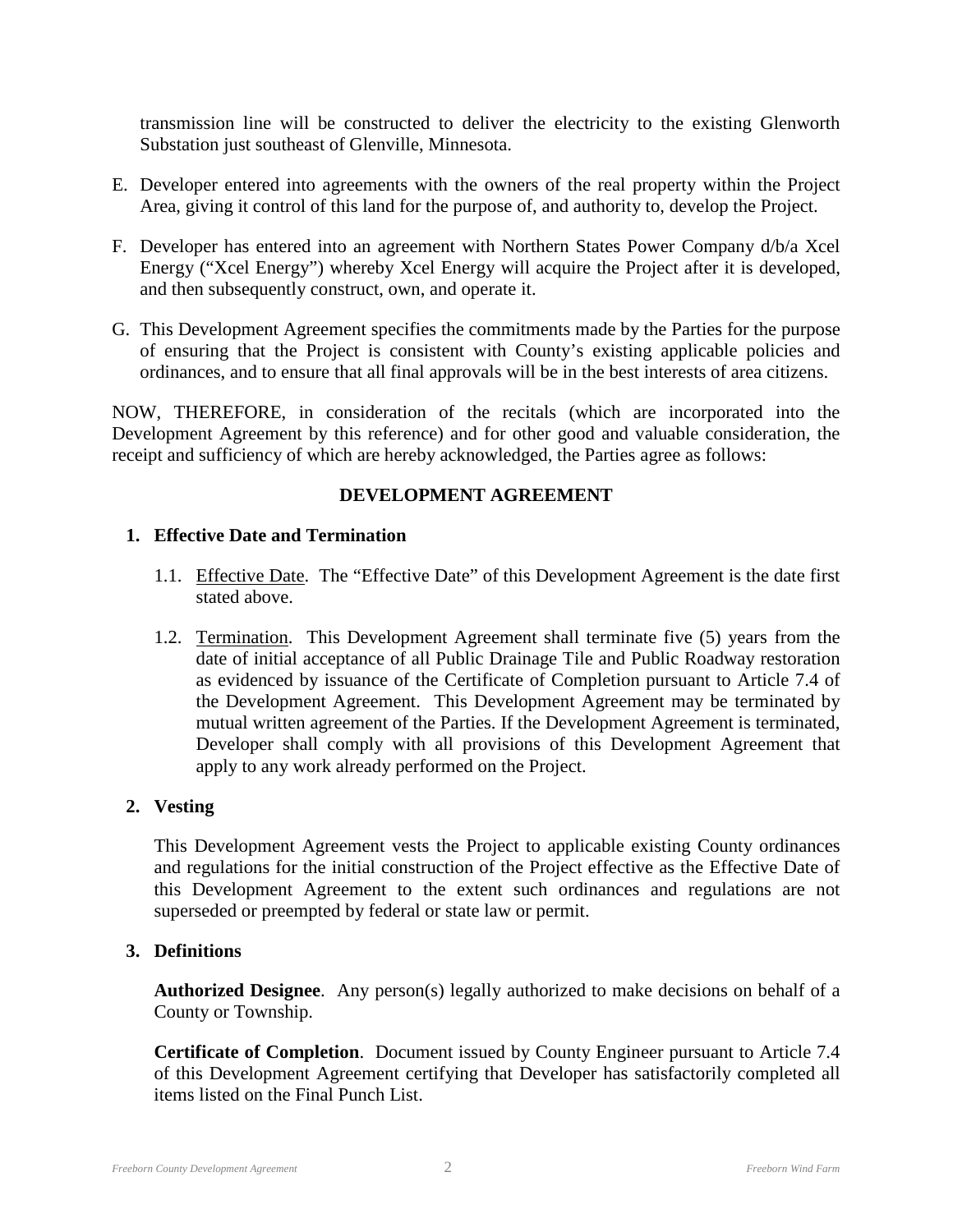**Commercial Operation Date**. Date Developer notifies County Engineer in writing that it has begun generating energy from the Project.

**County**. Freeborn County, Minnesota.

**County Engineer**. A person appointed by County as Freeborn County Engineer for the purposes of overseeing all Project-related activities affecting Public Roadways within the Project Area and to carry out the obligations and duties set forth in this Development Agreement.

**Designated Road**. The Public Roadways within the Project Area and set forth on Appendix D-1 of the Exhibit D: Road Use and Repair Agreement that will be used in connection with construction of the Project.

**Developer**. Freeborn Wind Energy LLC, its employees, agents, successors and assigns.

**Developer Parties**. Developer and its contractors, subcontractors, suppliers and each of their respective agents, employees, representatives, and permitted assigns engaged to do any of the work outlined in this Development Agreement.

**Development Agreement**. This Development Agreement, including Exhibit D: Road Use & Repair Agreement and Exhibit E: Public Drainage System Protection Agreement that are attached hereto as Exhibits and are hereby incorporated into this Development Agreement.

**Drainage Authority**. Drainage Authority means County Board having jurisdiction on or over systems or projects as defined by Minnesota Chapters 103D or 103E.

**Drainage Inspector.** A person appointed as such by County to oversee all Project-related activities affecting Public Drainage Systems within the Project Area and to carry out the obligations and duties set forth in this Development Agreement.

**Equivalent Single Axel Load (ESAL)**. Output of a calculation method developed by the Minnesota Department of Transportation that equates various axle loads and configurations to the damage done by a number of 18,000 pound single axles with dual tires on pavements of specified strength over the design life of the pavement.

**Final Punch List**. Pursuant to Article 7.2, the list prepared after the Commercial Operation Date by Developer and agreed to by County Engineer evidencing repairs or restoration of Public Roadways or Public Drainage System required under Exhibit D: Road Use and Repair Agreement and Exhibit E: Public Drainage System Protection Agreement.

**Haul Roads**. Any Public Roadway outside the Project Area over which the Participating Road Authorities have jurisdiction over which material, supplies, or equipment are hauled into the Project Area for use in connection with construction of the Project.

**Master Permit Schedule**. The table of applicable permits and fees required for the Project pursuant to this Development Agreement and as set forth in Exhibit C.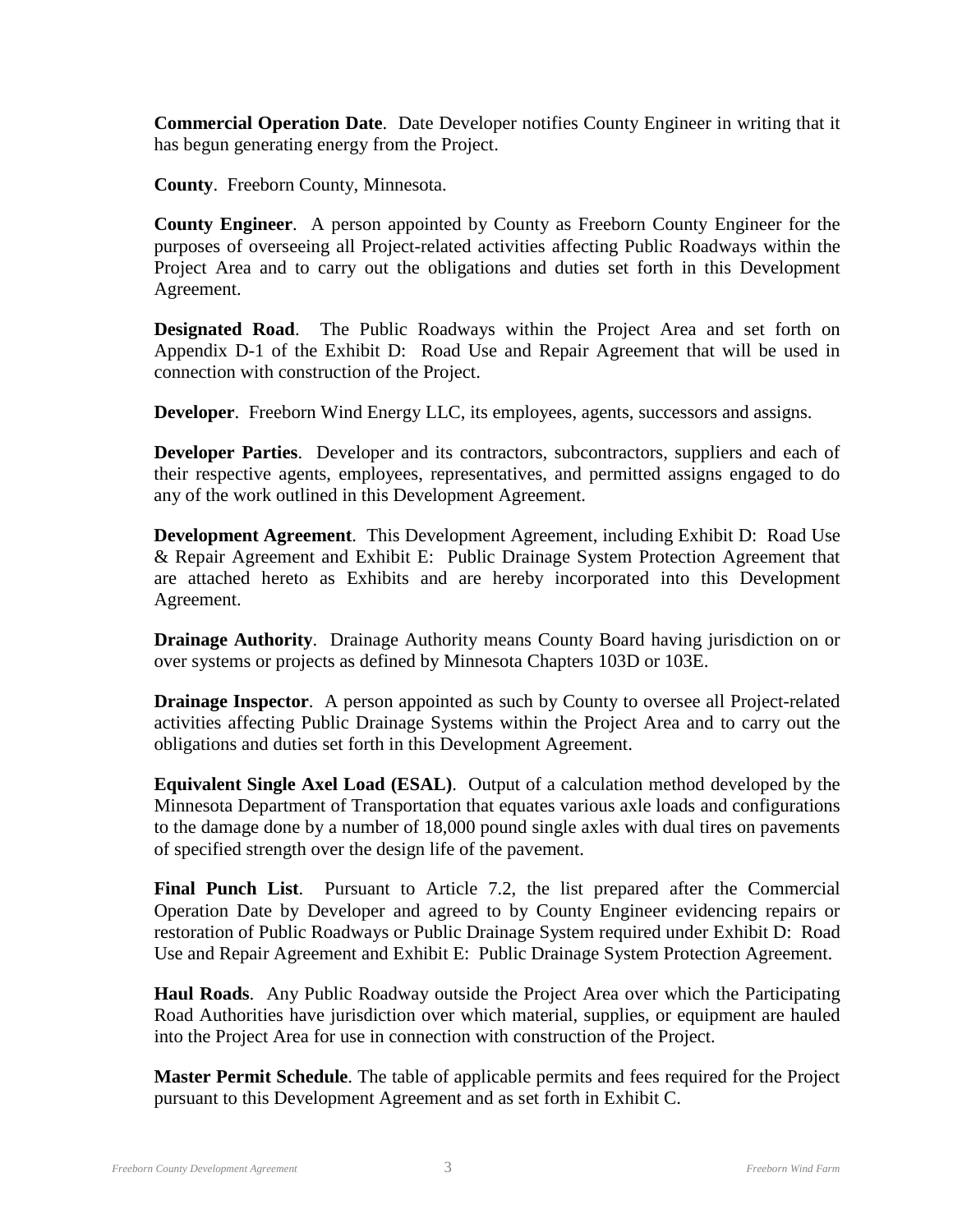**Participating Road Authorities**. County and Townships that have agreed to be bound by the terms of this Development Agreement, as evidenced by either executing a signature page to this Development Agreement or by adopting a resolution substantially in the form provided in Appendix D-4 to the Exhibit D: Road Use and Repair Agreement.

**Project Area**. The areas listed on Table 1 of this Development Agreement and shown on the map provided as Exhibit A.

**Project Facilities**. Include Developer's large wind energy conversion system and associated facilities as defined in Minnesota Rules Part 7854.0100 and high voltage transmission lines and associated facilities as defined in Minnesota Rules Part 7850.1000, subp. 9.

**Public Drainage Systems**. Those publicly-owned drainage systems established or under the jurisdiction of a Drainage Authority under Minnesota Chapters 103D or 103E, and including drainage right-of-way.

**Public Drainage Tile**. Any publicly-owned artificial subsurface drainage system.

**Public Right-of-Way**. The area on, below, or above a public roadway, highway, street, cartway, bicycle lane, and public sidewalk in which the local government unit has an interest, including other dedicated rights-of-way for travel purposes and utility easements of local government units.

**Public Roadway**. Roadways and appurtent right-of-ways that are under the jurisdiction of the Participating Road Authorities, and including without limitation Roadway Ditches.

**Roadway Ditches**. Open ditches located adjacent to Public Roadways and within the public right-of-way.

**Transmission and Collection Systems**. Certain wires, cables, conduits and/or lines (and their associated poles and equipment) related to the transmission of electricity and data from the Project above or below ground at a location adjacent to or under (including across) certain Public Roadways, as identified in Exhibit D: Road Use and Repair Agreement, Appendix D-3.

**Working Day**. All days of the week excluding Sundays and National Holidays.

#### **4. Development Standards**

4.1. Fire Protection, Emergency Services and School Notification. Prior to initiating construction activity related to the Project, Developer will communicate and coordinate with local fire districts, emergency services, and County Sheriff, as necessary, to ensure adequate preparedness and response is executed in the event these services are required. Developer will also communicate and coordinate their plans related to the Project with local school districts to avoid conflicts with the schools ability to bus the children safely and timely to and from school.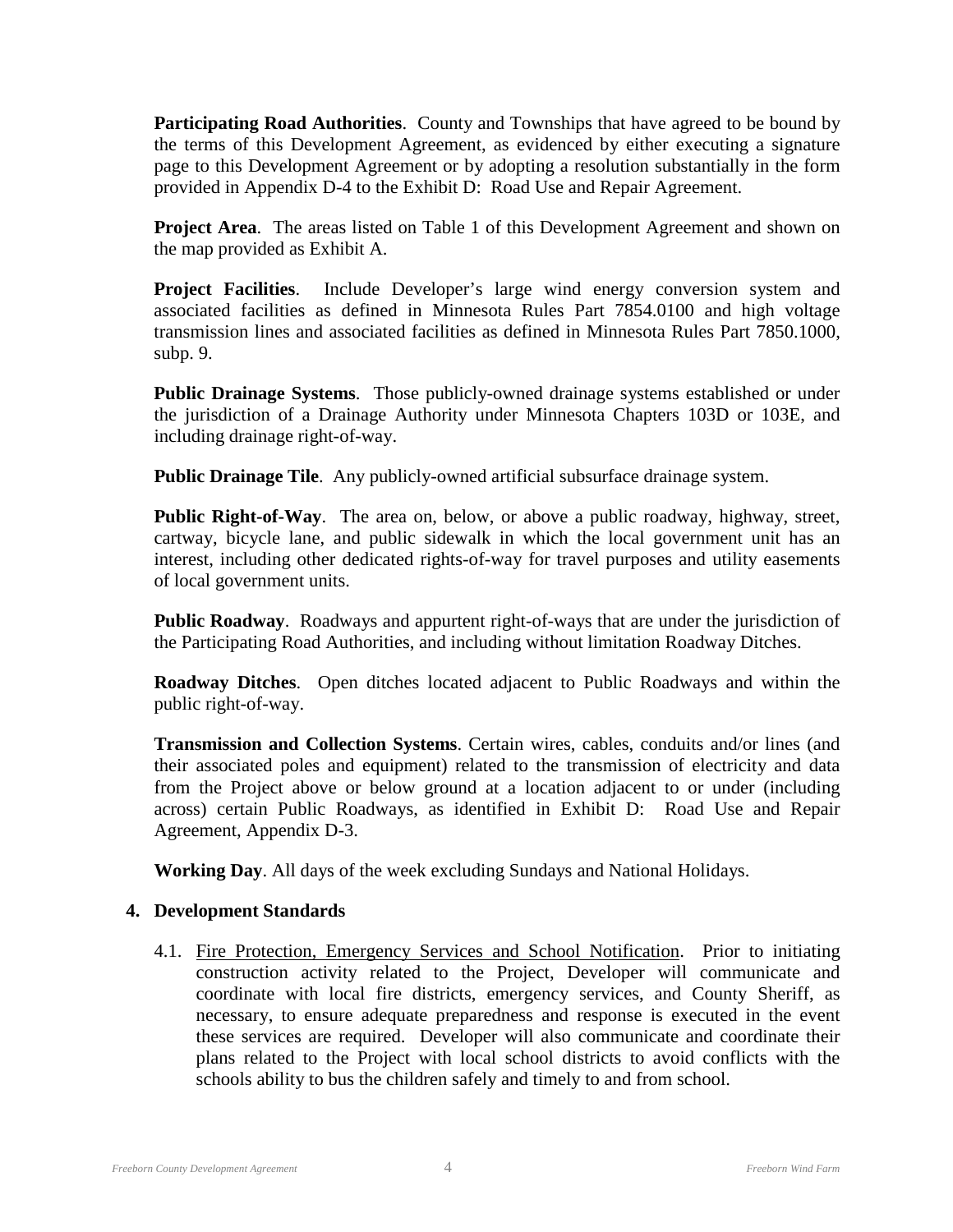- 4.2. County Administrative Fee. In consideration of the administrative burden on Freeborn County staff associated with the project. Developer shall pay a County Administrative Fee as outlined in Exhibit C: Master Permit Schedule of the Development Agreement. The fee shall be due upon issuance of all necessary permits for the project, as listed on Exhibit C.
- 4.3. Wind Turbine Rural Address Application. A rural address will be issued to each access driveway included in the Project. The rural address applications shall be filed prior to the construction of the access. Developer shall pay the permit fee for a rural address as set forth in the Exhibit C: Master Permit Schedule. A map showing the access locations and tower identification numbers shall be included in Exhibit B: Access Location and Tower Identification Map.
- 4.4. Road Use and Repair. The use of the Public Roadway(s) for construction of the Project may exceed the normal anticipated use of the Public Roadways of the Participating Road Authorities. Developer shall, in conjunction with County Engineer, work cooperatively to maintain the integrity of road infrastructure at predevelopment conditions in any and all cases. The conditions outlined in the Road Use and Repair Agreement are hereby incorporated into this Development Agreement by reference as they appear in Exhibit D. For purposes of this Development Agreement, Participating Road Authorities have agreed, through the passage of the resolutions included in Appendix D-4 of the Exhibit D: Road Use and Repair Agreement, that County Engineer shall have the authority to enforce this Development Agreement as it relates to the impact of the Project on the Participating Road Authorities' roads that may be identified as Designated Roads or Haul Roads pursuant to Exhibit D: Road Use and Repair Agreement.
- 4.5. Public Drainage System Protection. The Parties recognize that the use of Public Roadways for the construction of the Project may also impact associated Public Drainage Systems. If a portion of the Public Drainage System is damaged by the Project construction and its associated work, said Public Drainage System will be repaired at Developer's expense, as provided for in the Public Drainage System Protection Agreement attached as Exhibit E. The terms of the Public Drainage Protection Agreement are hereby incorporated into this Development Agreement by reference as they appear in Exhibit E: Public Drainage Agreement.
- 4.6. Concrete Batch Plants. Concrete batch plants shall be constructed in accordance with all federal, state and local laws, ordinances and policies, shall be restricted to on-site use and shall be removed when Project construction is complete.
- 4.7. Gravel Quarries. New gravel quarries on the site (if any) shall be for on-site use during Project construction only. Developer shall comply with any and all federal, state and local laws, ordinances and policies related to gravel pit reclamation.
- 4.8. Construction Practices. The following construction practices shall be observed by Developer in constructing this Project as it affects Public Roadways and Public Drainage Systems.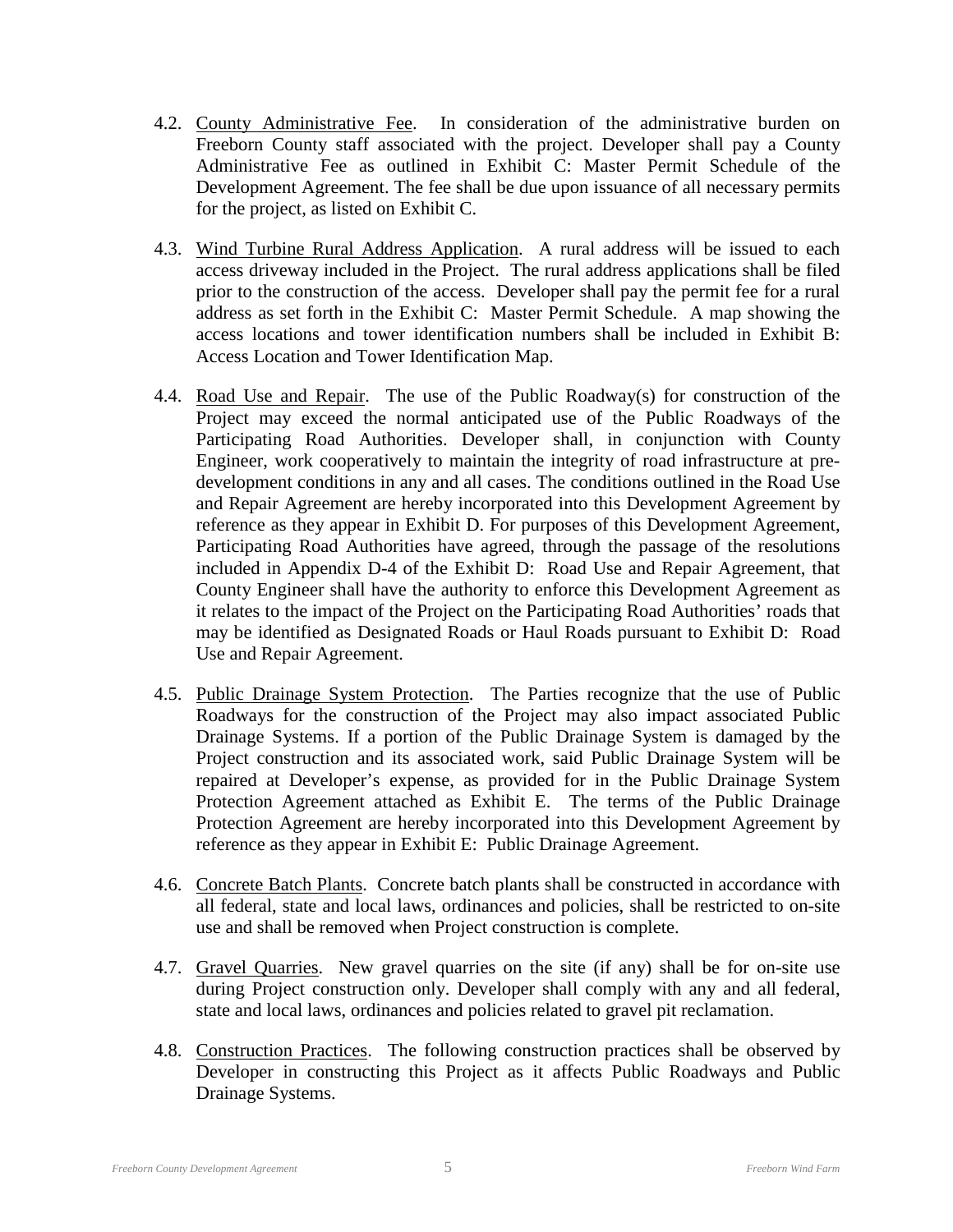- a. Storage of equipment and material during construction: All materials and equipment must be stored and parked within the bounds of the staging areas acquired by Developer so that it will not interfere with public transportation, as determined by County Engineer.
- b. Equipment and materials stored adjacent to the Public Roadway must be stored outside of the road right-of-way. Equipment and materials may only be stored within the road right-of-way with County Engineer's prior, written consent.
- 4.9. Removal of Construction Debris. All Project construction-related debris, material, and rocks larger than 3 inches in diameter which are not an integral part of the Project will be removed from the right-of-way of the Designated Roads and associated Public Drainage Systems. This includes all litter generated by the construction crews.
- 4.10. Warranty of Repair. Following the completion of the Project construction, Developer will restore Public Roadways and Public Drainage Systems in conformance with Exhibit D: Road Use and Repair Agreement and Exhibit E: Drainage Agreement. If, within five (5) years following completion and acceptance of Developer's repair, as evidenced by the Certificate of Completion, uneven settling occurs or surface drainage problems develop as a result of Project construction, Developer will provide additional repair and leveling services within a reasonable period of days, considering the circumstances, including weather, harvest, planting, and similar conditions, after receiving written notice from a County of such problem; provided, however, that Developer shall not be responsible for damage caused by parties other than Developer Parties. In the event Developer fails to provide additional repair leveling services within a reasonable amount of time after receiving notice from County Engineer of such problem, and a County elects to address such problems, Developer shall provide County reasonable compensation for such repair services (based upon the actual cost of restoration, including the reasonable value of staff time if completed by County) as billed by County.
- 4.11. As-Built Plans. Developer shall, within 180 days of completion of installation of the Project, file with County Engineer, electronic copies, in pdf format, of as-built drawings of the Project and its appurtenant facilities. Electronic GPS locations of tower site location/site boundary, access roadways, easements, tile repairs and other data deemed appropriate by County Engineer must be provided within 60 days of completion of the Project.
- 4.12. Utility Permit. A Utility Permit for location of public utilities within Public Roadway right-of-way shall be obtained by Developer as required for any public utilities such as transmission or collection systems, generally as described in Exhibit D: Road Use and Repair Agreement, Article 3.3. Developer shall pay a utility permit fee as set forth on the Exhibit C: Master Permit Schedule.
- 4.13. Repair of Damaged Soil Conservation Practices. All soil conservation practices (such as terraces, grassed waterways, etc.) within the Roadway Ditches in the Public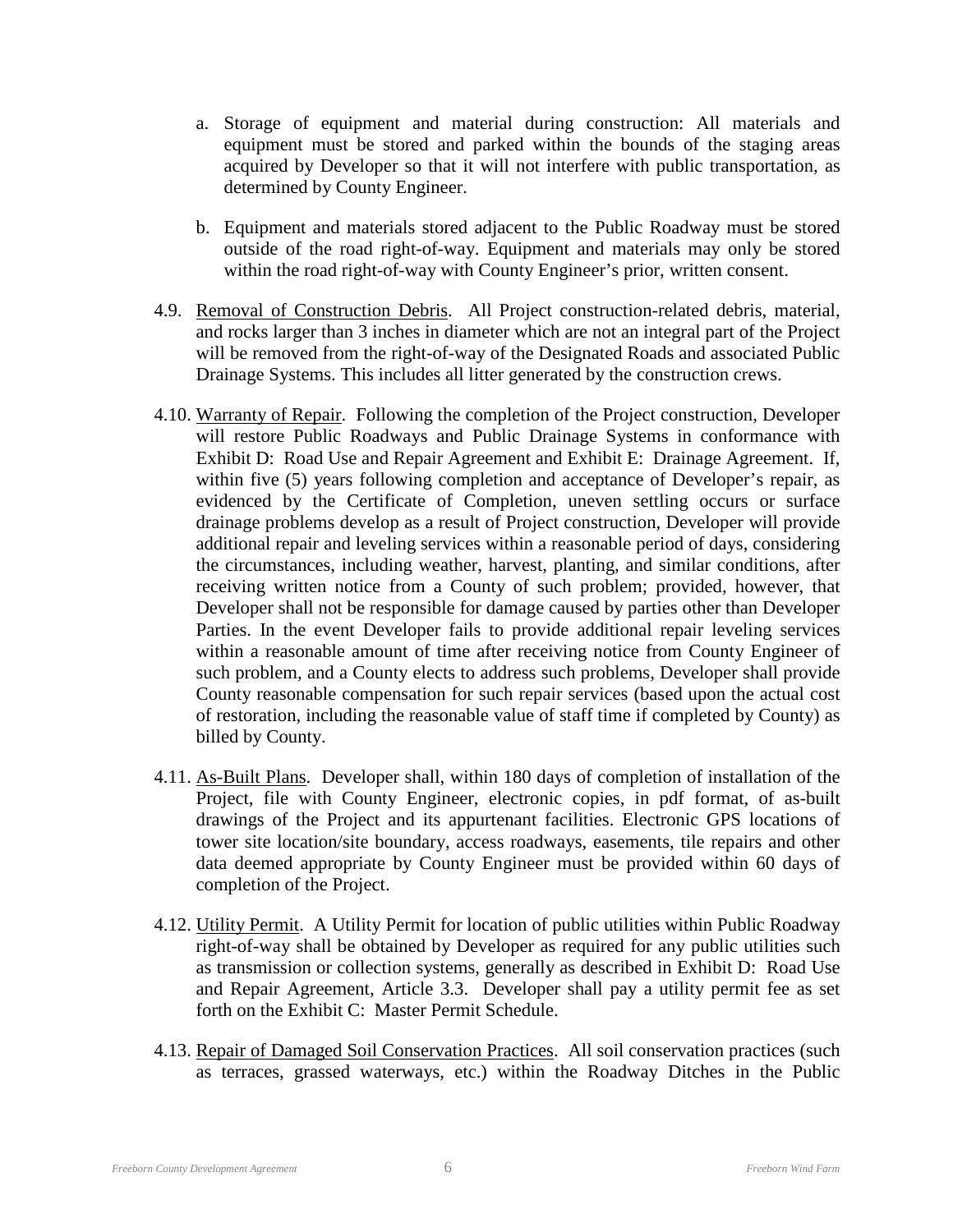Roadway right-of-way, and the Public Drainage Systems which are damaged by the Project construction, will be restored to their pre-construction condition.

- 4.14. Prevention of Soil Erosion. Developer will work with County Engineer and County Drainage Inspector to prevent excessive erosion on lands disturbed by the construction within the Roadway Ditches, Public Roadways and Public Drainage Systems. Developer shall provide to County Engineer and County Drainage Inspector, a copy of their Erosion Control Plan and State of Minnesota National Pollution Discharge Elimination System Permit prior to start of construction. Reasonable methods will be implemented to prevent erosion. If Developer and County Engineer cannot agree upon a reasonable method to prevent erosion on the Roadway Ditches within Public Roadway right-of-way or Public Drainage Systems, an independent engineer shall resolve the dispute as set forth in Articles 7.1 and 7.2 of this Development Agreement.
- 4.15. Pumping of Water from Open Trenches. In the event it becomes necessary to pump water from open trenches, Roadway Ditches and Public Drainage Systems, Developer shall provide County Engineer with prior written notice and will pump the water in a manner that will avoid damaging adjacent Roadway Ditches, Public Roadway or Public Drainage System and adjacent agricultural lands, crops and/or pasture. Such damage includes, but is not limited to, inundation of crops for more than 24 hours, deposition of sediment in Roadway Ditches, Public Roadway and Public Drainage Systems and the deposition of gravel in Roadway Ditches, Public Roadway and Public Drainage System. Water may not be pumped onto private property or to a location which will drain onto or cross private property without prior approval of the landowners. All pumping of water shall comply with existing drainage laws, local ordinances relating to such activities, State of Minnesota National Pollution Discharge Elimination System/Storm Water Permits and federal wetland regulations and laws.
- 4.16. Time of Payment. Developer shall pay in full all bills submitted by County Engineer for obligations incurred under this Development Agreement within thirty (30) days of submission to Developer. Bills not paid within thirty (30) days shall accrue interest based upon a one percent (1%) annual interest rate. Failure to remit a payment within sixty (60) days after payment is due shall constitute grounds for drawing on the security, provided payment is not received within five days after receipt by Developer of written notice from County Engineer of intent to draw on the security.
- 4.17. Responsibility for County Costs. Developer shall pay all fees as outlined in this Development Agreement and included in Exhibit C: Master Permit Fee Schedule of the Development Agreement. Upon issuance of the Certificate of Completion, the Parties shall update the schedule and reconcile any differences between the fees paid and the actual work performed.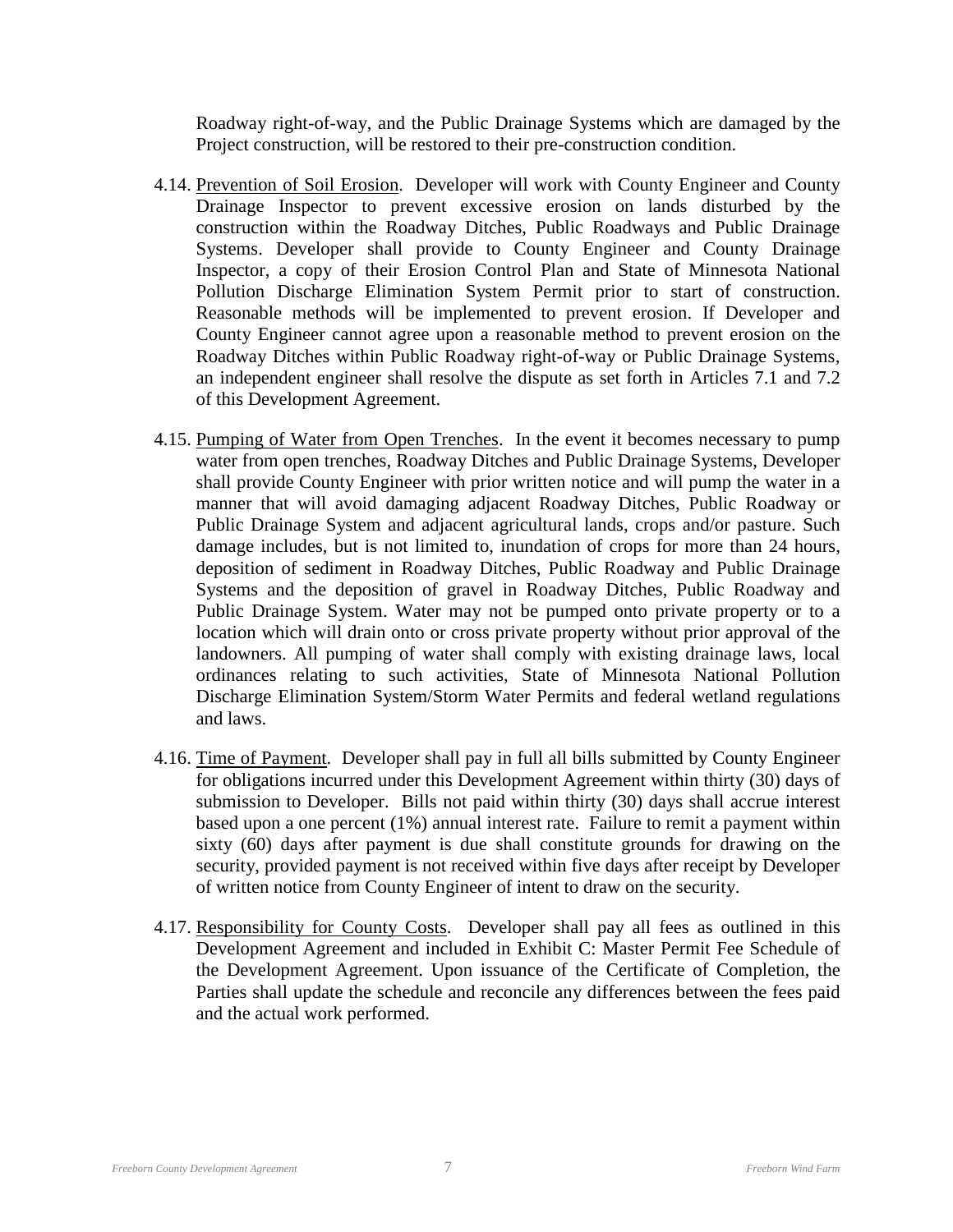#### **5. Consistency with Local Regulations.**

County hereby acknowledges that if the Project is developed consistent with this Development Agreement, Exhibits, and any amendments thereto and according to Federal, State and Local laws and regulations, then all of the following will be deemed true and accurate statements: (i) the public health, safety, and welfare will be adequately protected within the bounds of the law; (ii) the Project will be considered essential and desirable to the public; (iii) the initial construction of the Project will not be detrimental to the economic welfare of County; (iv) the Project will not create excessive public cost for public facilities and services; (v) the initial construction of the Project will be consistent with all County land use, zoning and noise regulations, and will not be considered a public nuisance.

#### **6. Amendments and Revisions.**

- 6.1. Amendments to Development Agreement. This Development Agreement may be amended by mutual agreement of the Parties only if the amendment is in writing and signed by an authorized representative of each Party. County authorized representative will be County Board Chair or County Administrator. Developer authorized representatives will be as designated by Article 9.4 of Development Agreement.
- 6.2. Project Facility Repair, Maintenance and Replacement. Developer shall be permitted, as allowed under Minnesota law or by its agencies, without any further amendment to this Development Agreement, to repair, maintain and replace Project Facilities consistent with the terms of this Development Agreement; provided, however, that prior to beginning any construction to replace a Project Facility or any construction within any portion of the Roadway Ditches, Public Roadway and Public Drainage System, and prior to using any Public Roadway to transport oversize or over weight equipment or materials for the replacement of a Project Facility, Developer Parties shall (i) provide written notice to County Engineer and affected Participating Road Authority and (ii) obtain and comply with utility, overweight or oversize move, or Right of Way permits as required by law. This provision may be waived by County Engineer in his/her sole discretion if County Engineer determines that the Project Facility replacement will not impact Public Roadways or Public Drainage Systems.

#### **7. Completion of Repairs and Restoration and Certificate of Completion**

7.1. Preliminary Punch List. At least fifteen (15) working days prior to the erection of the last turbine on the Project, Developer shall issue a preliminary punch list of items requiring restoration or repair under Exhibit D: Road Use and Repair Agreement and Exhibit E: Public Drainage System Protection Agreement. County Engineer shall review the preliminary punch list and provide comments to Developer within ten (10) working days of receipt of the preliminary punch list. Developer will proceed with correcting all punch list items upon which Developer and County Engineer agree. If there are items upon which Developer and County Engineer disagree or which County Engineer wishes to have added to the punch list, Developer and County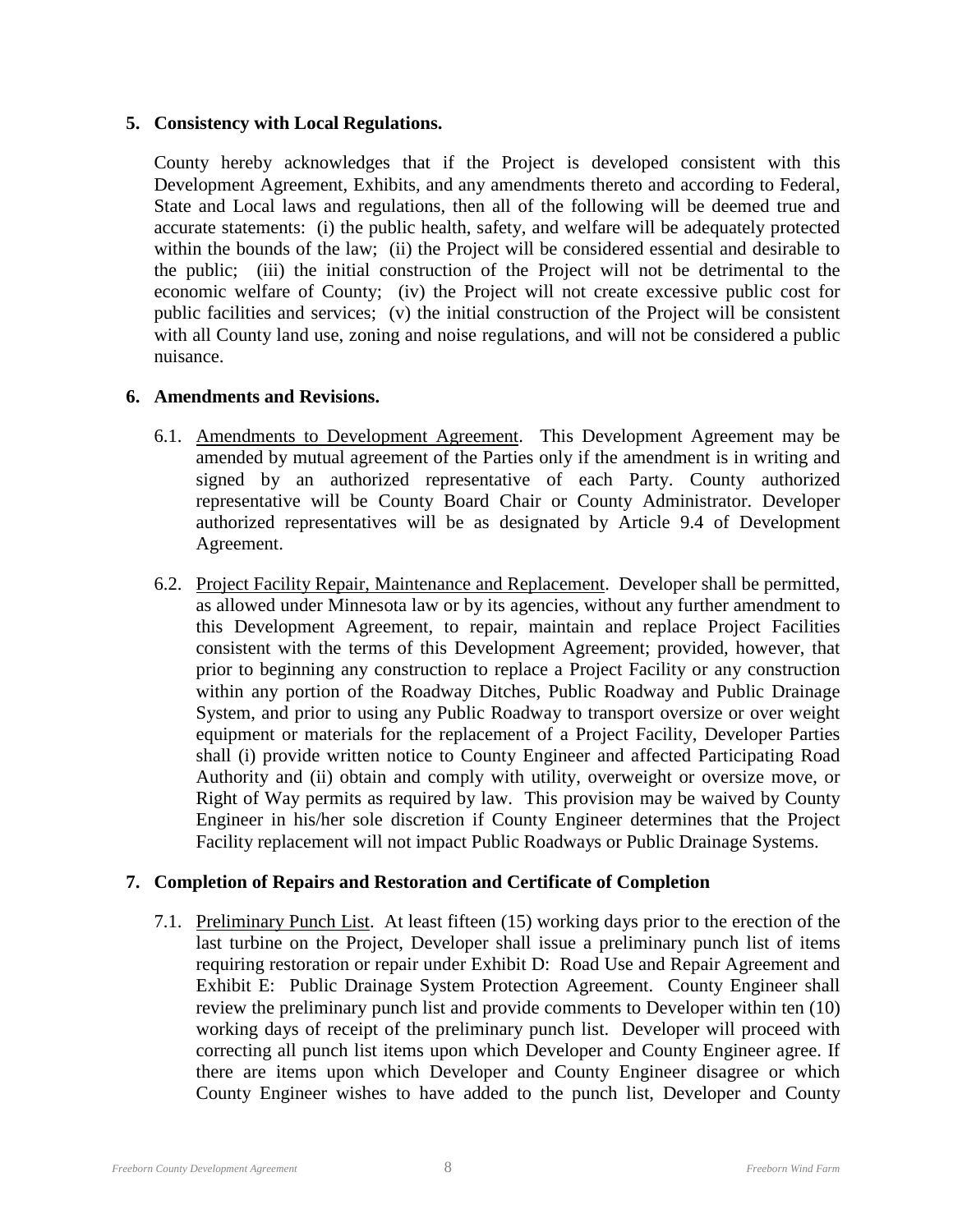Engineer shall meet within 30 days to attempt to reach agreement on all such items. If agreement cannot be reached, Developer shall engage an independent engineer acceptable to County Engineer to review the items and this Development Agreement and determine whether the items in dispute should be part of the punch list. The determination of the independent engineer shall be final. Developer shall make timely repairs in accordance with the determination by the independent engineer.

- 7.2. Final Punch List. No later than fifteen (15) working days after the Commercial Operation Date, Developer shall issue a Final Punch List including items requiring repair or restoration under Exhibit D: Road Use and Repair Agreement and Exhibit E: Public Drainage System Protection Agreement. County Engineer shall review the Final Punch List and provide comments to Developer within five (5) working days of receipt of the Final Punch List. Developer will proceed with correcting all Final Punch List items upon which Developer and County Engineer agree. If there are items upon which Developer and County Engineer disagree or which County Engineer wishes to have added to the Final Punch List, Developer and County Engineer shall meet within 30 days to attempt to reach agreement on all such items. If agreement cannot be reached, Developer shall engage an independent engineer acceptable to County Engineer to review the items and this Development Agreement and determine whether the items in dispute should be part of the Final Punch List. The determination of the independent engineer shall be final. Developer shall make timely repairs in accordance with the determination by the independent engineer.
- 7.3. Completion of Final Punch List. Developer shall complete all Final Punch List items no later than thirty (30) days after agreement with County Engineer on the Final Punch List or, if punch list items have been in dispute, no later than thirty (30) days after a determination by the independent engineer.
- 7.4. Certificate of Completion. Upon Developer's completion of all items on the Final Punch List, County Engineer shall issue a Certificate of Completion to Developer certifying the date on which all Final Punch List items were completed.

#### **8. Assignments.**

Developer may, within the terms of this Development Agreement, assign this Development Agreement to a successor or assign with the written approval of Freeborn County Board; *provided, however*, that approval is not required for assignment to Xcel Energy or an affiliate of Developer or assignment for collateral purposes to a financing party. When required, approval shall not be unreasonably withheld or delayed. The assignees shall then assume all responsibilities and duties pursuant to this Development Agreement.

#### **9. General Provisions.**

9.1. Binding Effect. This Development Agreement shall be binding upon, and inure to the benefit of, Developer and County and their respective heirs, successors (by merger, consolidation or otherwise) and assigns, devisees, administrators, representatives, lessees and all other persons or entities acquiring all or any portion of the Project, any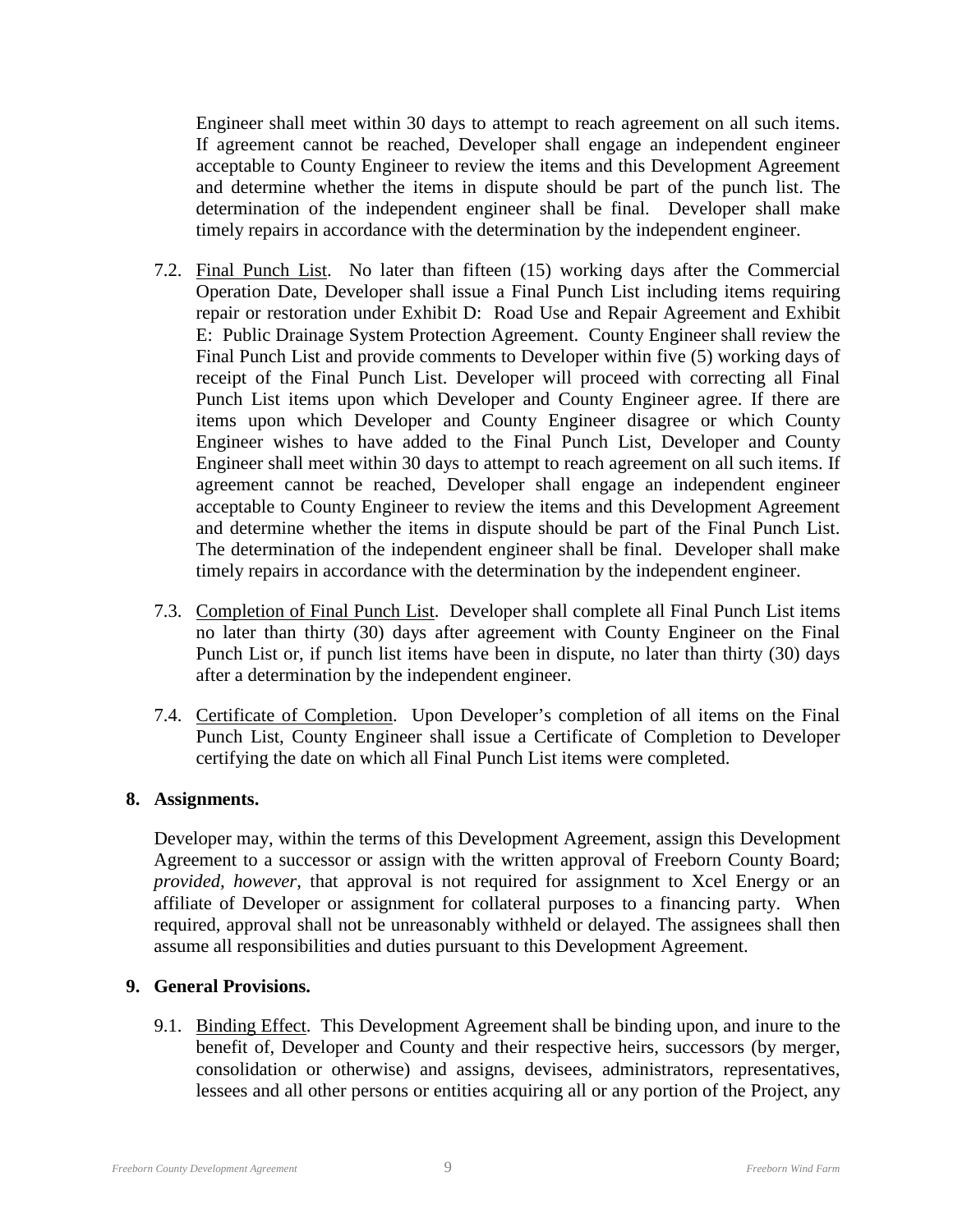lot, parcel or any portion thereof within the Project Area, or any interest therein, whether by sale, operation of law, devise, or in any manner whatsoever.

- 9.2. Governing Law. This Development Agreement shall be governed by and interpreted in accordance with the laws of the State of Minnesota. For the purposes of resolving any dispute with respect to this Development Agreement, each Party agrees that the venue for any legal action shall be in Freeborn County, Minnesota.
- 9.3. Severability. If any provisions of this Development Agreement are determined to be unenforceable, invalid or excessive by a court of competent jurisdiction, this Development Agreement can thereafter be modified in accord with Article 6.1 of this Development Agreement to implement the intent of Developer and County to the maximum extent allowable under law, and the remainder of this Development Agreement shall remain unaffected and in full force and effect.
- 9.4. Authority. The Parties each represent and warrant that it has the respective power and authority and is duly authorized to enter into this Development Agreement on the terms and conditions herein stated and to execute, deliver and perform its obligations under this Development Agreement. Developer shall provide County a list of officers authorized to act for Developer.
- 9.5. No Third-Party Beneficiary. This Development Agreement is made and entered into for the sole protection and benefit of Developer and the Participating Road Authorities and their successors and assigns. No other person shall have any right of action based upon any provision of this Development Agreement.
- 9.6. Agent for Service of Process. Developer shall appoint an agent for service of process in Minnesota and register such address with the Secretary of State and shall provide written notice setting out the name, address and telephone number of said agent to County and each Township that is Party to this Development Agreement within 30 days of the Effective Date.
- 9.7. Duty to Act Reasonably and in Good Faith. Unless otherwise expressly provided, the Parties shall act reasonably in giving consent, approval, or taking any other action under this Development Agreement. The Parties agree that each of them shall at all times act in good faith in order to carry out the terms of this Development Agreement, and each of them covenants that it will not at any time voluntarily engage in any actions which frustrate the purpose and intent of the Parties to develop the Project in conformity with the terms and conditions specified in this Development Agreement. The Parties understand and agree that the process described in this Development Agreement depends upon timely and open communication and cooperation between the Parties. The Parties agree to use best efforts to communicate regarding issues, changes, or problems that arise in the performance of the rights, duties and obligations hereunder as early as possible in the process, and not wait for explicit due dates or deadlines. Each Party agrees to work cooperatively and in good faith toward resolution of any such issues.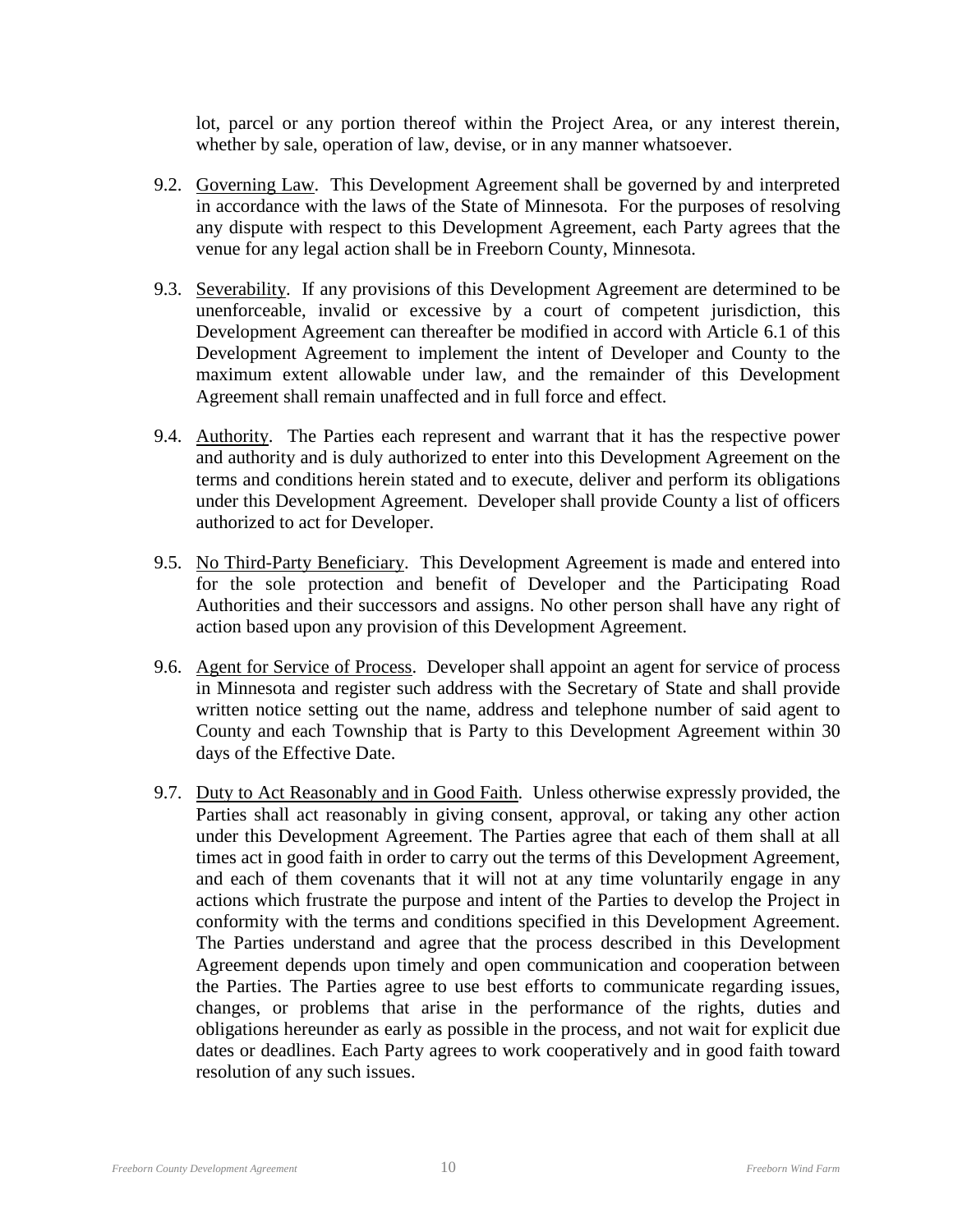9.8. Insurance. Before starting construction, Developer shall file with County Attorney, Certificates of Insurance or self-insurance acceptable to County, for itself and all of its contractors, which shall contain a provision that the policies will not be canceled or materially changed until at least ten days prior written notice has been given to County Attorney. This insurance shall be written for not less than the following limits:

#### **Workers' Compensation (per statute)**

| <b>Bodily Injury</b>           | \$500,000   |
|--------------------------------|-------------|
| Each Person                    | \$500,000   |
| Each Accident                  | \$5,000,000 |
| <b>Property Damage</b>         |             |
| Each Accident Aggregate        | \$5,000,000 |
| <b>Automobile</b>              |             |
| <b>Public Liability Damage</b> | \$1,500,000 |
| <b>Bodily Injury</b>           | \$5,000,000 |
| Each Person                    | \$1,500,000 |
| Each Accident                  | \$5,000,000 |
| <b>Property Damage</b>         | \$1,500,000 |
| Each Accident Aggregate        | \$5,000,000 |

#### **Contractors Public Liability and Property Damage**

- 9.9. Timely Performance. Time is important in the performance of each and every obligation to be performed by the Parties hereto.
- 9.10. Obligations Surviving Termination. In addition to Developer's obligation to maintain security as provided in Article 11 of this Development Agreement, neither termination nor expiration of this Development Agreement will release either Party from any liability or obligation under this Development Agreement, whether of indemnity or otherwise, resulting from any acts, omissions or events happening prior to the date of termination or expiration. Further, the rights and obligations in Article 6.2 of this Development Agreement as related to Project Facility repairs, maintenance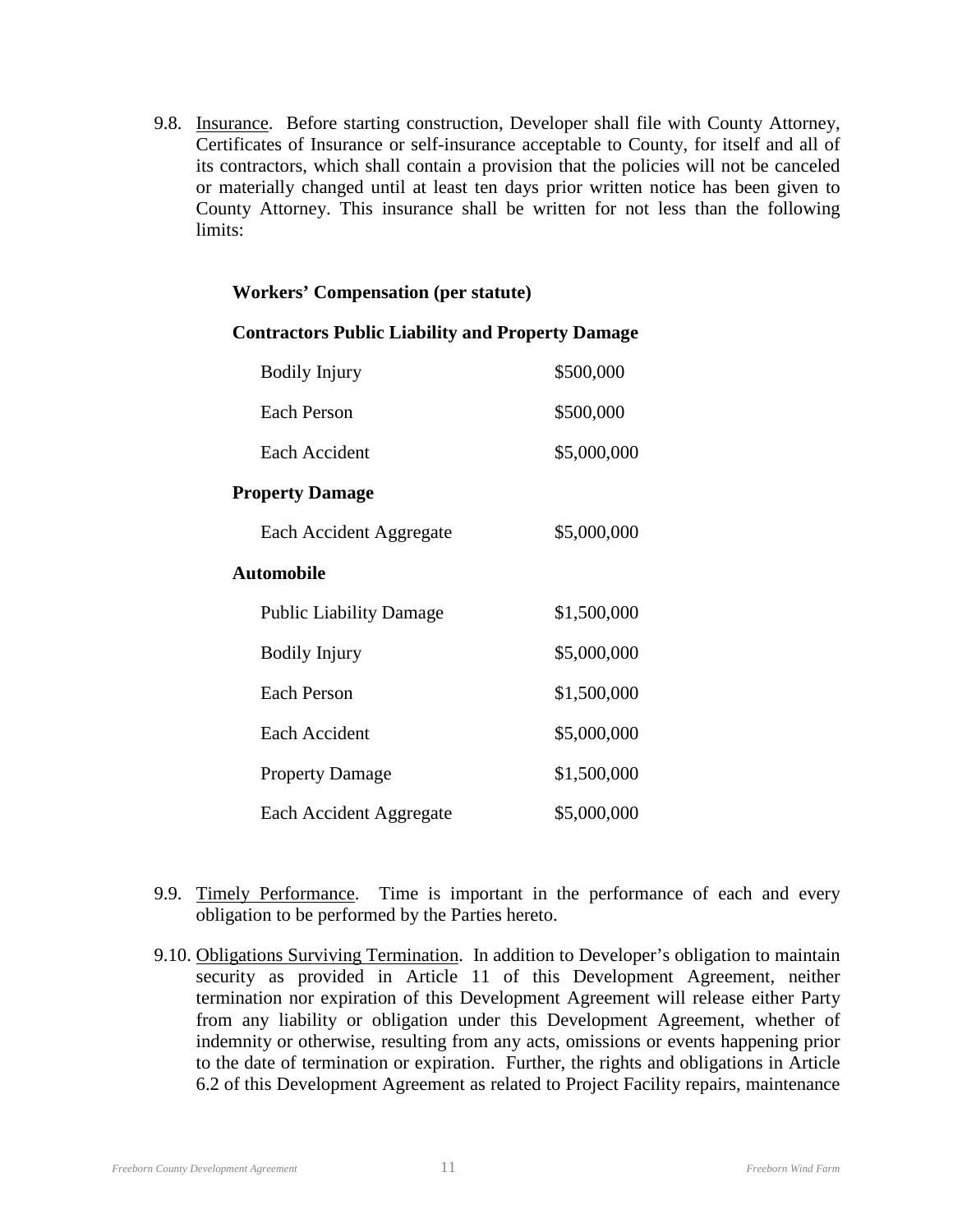and replacement shall survive termination or expiration of this Development Agreement.

#### **10. Notices.**

- 10.1. Written Notice. Either Party may give notice to the other at the address for that Party set forth below. Notices may be given by U.S. certified mail, personal delivery or professional messenger.
- 10.2. Addresses. Notices shall be given to the Parties at their addresses set forth below.

| <b>Freeborn County</b> | Patricia Martinson, Auditor/Treasurer       |  |  |
|------------------------|---------------------------------------------|--|--|
|                        | 411 S. Broadway                             |  |  |
|                        | Albert Lea, MN 56007                        |  |  |
|                        | E-mail: pat.martinson@co.freeborn.mn.us     |  |  |
| cc:                    | David Walker, County Attorney               |  |  |
|                        | 411 S. Broadway                             |  |  |
|                        | Albert Lea, MN 56007                        |  |  |
|                        | E-mail: david.walker@co.freeborn.mn.us      |  |  |
| <b>Developer</b>       | Freeborn Wind Energy LLC                    |  |  |
|                        | Attn: Dan Litchfield, Project Manager       |  |  |
|                        | 1 S Wacker Dr, Ste 1800                     |  |  |
|                        | Chicago, IL 60606                           |  |  |
|                        | Email: dlitchfield@invenergyllc.com         |  |  |
| cc:                    | Christina K. Brusven – Freeborn Wind Energy |  |  |
|                        | Attorney                                    |  |  |
|                        | Fredrikson & Byron, P.A.                    |  |  |
|                        | 200 South Sixth Street                      |  |  |
|                        | Minneapolis, Minnesota 55402                |  |  |
|                        | E-mail: cbrusven@fredlaw.com                |  |  |
|                        | FAX: (612) 492-7077                         |  |  |

- 10.3. When Notice Effective. Unless otherwise provided in this Development Agreement, notice by U.S. certified mail, personal delivery, or professional messenger shall be effective upon receipt. Any Party at any time by notice to the other Party may designate a different address or person to which such notice or communication shall be given.
- 10.4. Operational Communications. Notwithstanding Article 10.1 above, communications concerning the operational aspects of the construction may be given to County Engineer via e-mail or telephone if such communication is acknowledged as having been received.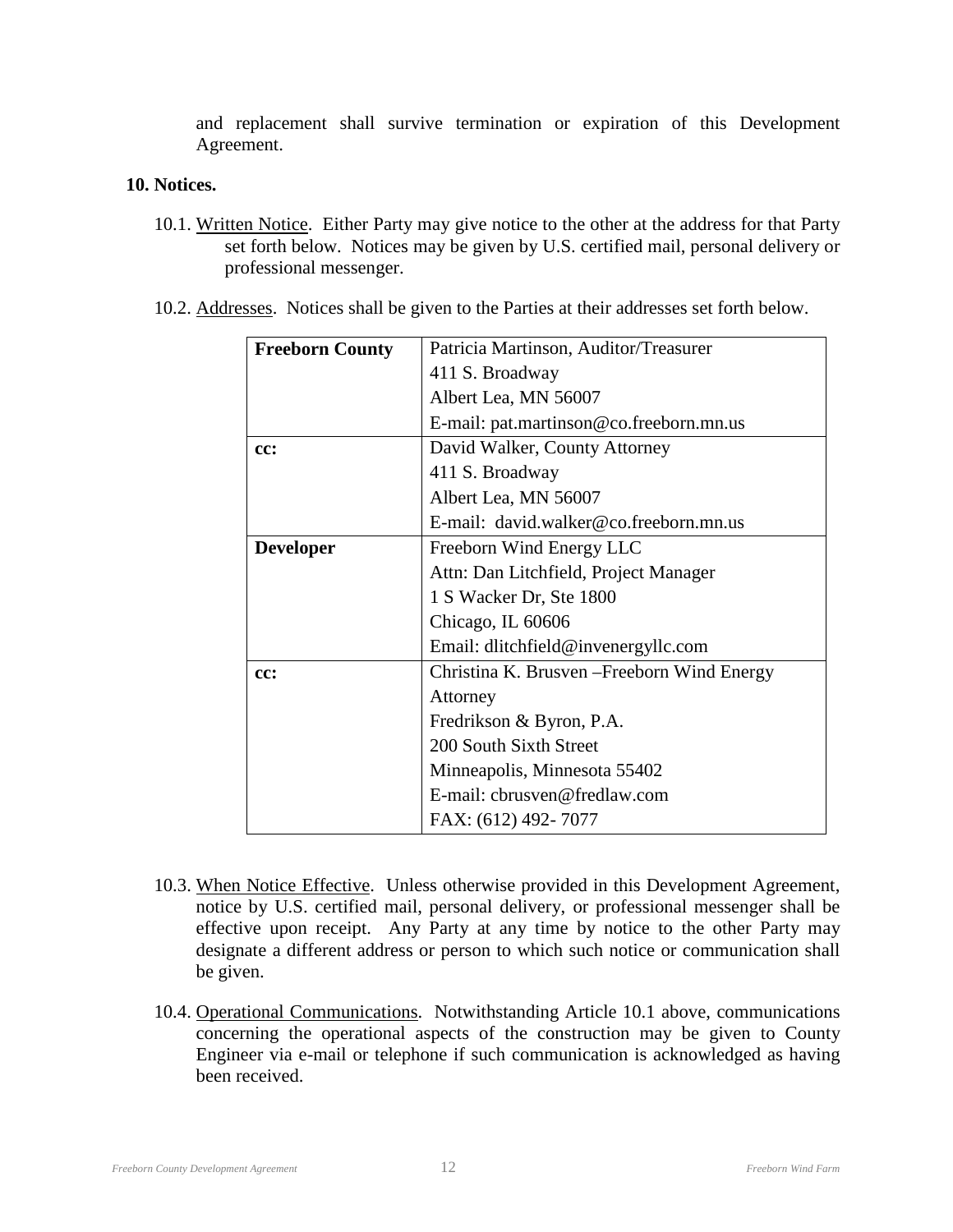#### **11. Security.**

11.1. Security. To guarantee compliance with the terms of this Development Agreement, payment of costs incurred by County in accordance with this Development Agreement, or the remediation of any damage caused by Developer's failure to comply with the terms of this Development Agreement, Developer shall furnish to County security initially in the form of an irrevocable letter of credit. The letter of credit shall remain in an amount equal to \$350,000, subject to allowable draws by County.

After issuance of the Certificate of Completion, the security shall be reduced to an amount equal to \$100,000 in the form of a letter of credit or other form of security determined by mutual agreement, or shall remain as a letter of credit if the Parties cannot agree, to complete any outstanding obligation of Developer under this Development Agreement. The security shall remain in place throughout the term of this Development Agreement to ensure compliance with Developer's warranty obligations as provided in Article 4.10 of this Development Agreement and as provided in the Exhibit D: Road Use and Repair Agreement and the Exhibit E: Public Drainage System Protection Agreement.

#### **12. Default and Remedies.**

- 12.1. Remedies. If Developer defaults as described in Article 12.2 and that default is not cured within any applicable cure period; or if Developer commences bankruptcy, insolvency, reorganization, stay, moratorium or similar debtor-relief proceedings; or if insolvency, receivership, reorganization, bankruptcy, or a similar proceeding shall been commenced against Developer and such proceeding remains un-dismissed or un-stayed for a period of ninety (90) days, Developer agrees that during the continuation of such default County may do any, all, or any combination of the following:
	- a. Halt all further approvals regarding improvements and permits relating to the Project;
	- b. Immediately suspend Developer's authority under this Development Agreement to use the Designated Roads for purposes relating to the Project by providing written notice in the manner provided in Article 10.1;
	- c. Draw on or utilize any funds or other security provided to County pursuant to this Development Agreement to the extent reasonably necessary and provide payment due and owing to County or complete any work to be done under this Development Agreement, including, without limitation, the inspection, repair or replacement of any Designated Road, or the remediation of any nuisance caused by Developer's failure to complete any of its obligations under this Development Agreement;
	- d. Seek injunctive relief;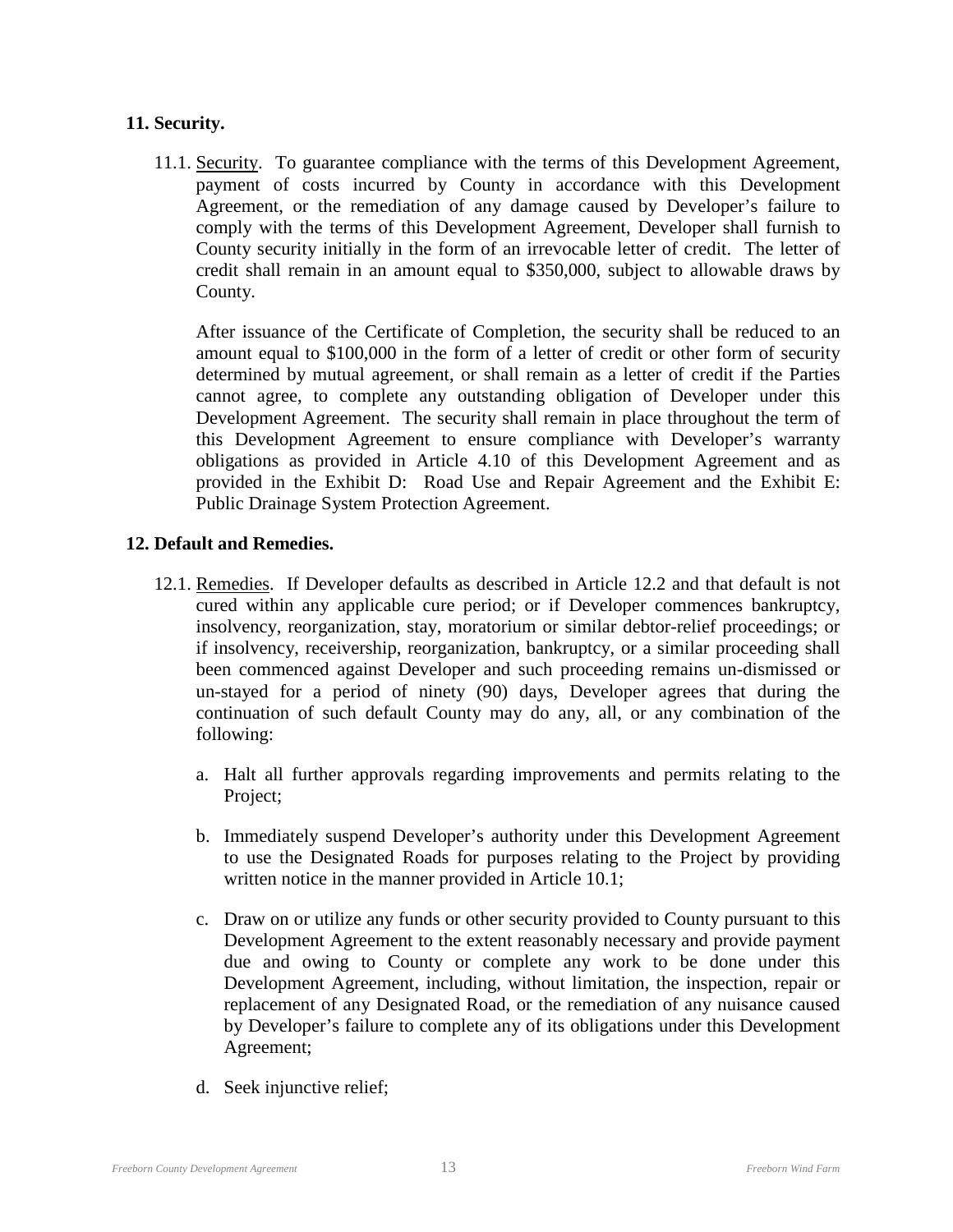- e. Suspend any work or improvement relating to the Project by issuing a stop work order; and/or
- f. Take any other action at law or in equity which may be available to County.
- 12.2. Events of Default and Notice. Unless otherwise provided for in this Development Agreement, if Developer fails to perform one or more of its obligations under the Development Agreement, or fails to comply with its monetary obligations under the Development Agreement, County shall give Developer formal notice in accord with Article 10.1 of the Development Agreement of the default and Developer shall have thirty (30) days to cure the default. Notwithstanding the foregoing, if Developer fails to comply with any of the road maintenance, repair and public safety obligations of Article 4 of this Development Agreement, or Exhibit D: Road Use and Repair Agreement, Articles 1, 2, and 3, or Exhibit E: Public Drainage System Protection Agreement Articles 1, 2, 3, and 4, or if Developer undertakes or permits work or other activity in violation of the restrictions of set forth in the Development Agreement and County reasonably determines that expedited action by Developer is required, County shall give Developer formal notice in accord with Article 10.1 of the Development Agreement of the default and Developer shall have 48 hours to cure the default.
- 12.3. Failure to Cure Default. If Developer does not cure the default within the required period or such longer period as may be necessary if the default may not reasonably be cured within the required period, provided Developer pursues the cure with reasonable diligence, then County may avail themselves of any remedy afforded it by law and any of the above cumulative, non-exclusive remedies; provided, however, that if Developer fails to comply with any obligation of the Development Agreement and County Engineer reasonably determines that such failure has caused or is causing an immediate danger to public health and safety, County may, in its reasonable discretion, immediately and without prior notice to Developer, avail itself of any remedy afforded it by law and any of the above cumulative, non-exclusive remedies. County will make reasonable efforts to notify Developer prior to drawing on the security, but the failure to provide such notice shall not invalidate County actions.
- 12.4. Failure to Provide or Renew Security. Notwithstanding anything else in this Article 12, if Developer's default is the failure to obtain an extension or renewal of security within ten (10) days of the date the existing security will expire, County may exercise the remedies provided in this Article 12 and draw on the security for any claims it has or are reasonably anticipated without prior notice to Developer and without Developer having the opportunity to cure Developer's default. County will make reasonable efforts to notify Developer prior to drawing on security, but the failure to provide such notice shall not invalidate County's actions.
- 12.5. No Additional Waiver Implied by One Waiver. If any condition, obligation or agreement contained in this Development Agreement is breached by either party and thereafter waived in writing by the opposite party, such waiver shall be limited to the particular breach so waived and shall not be deemed to waive any other concurrent,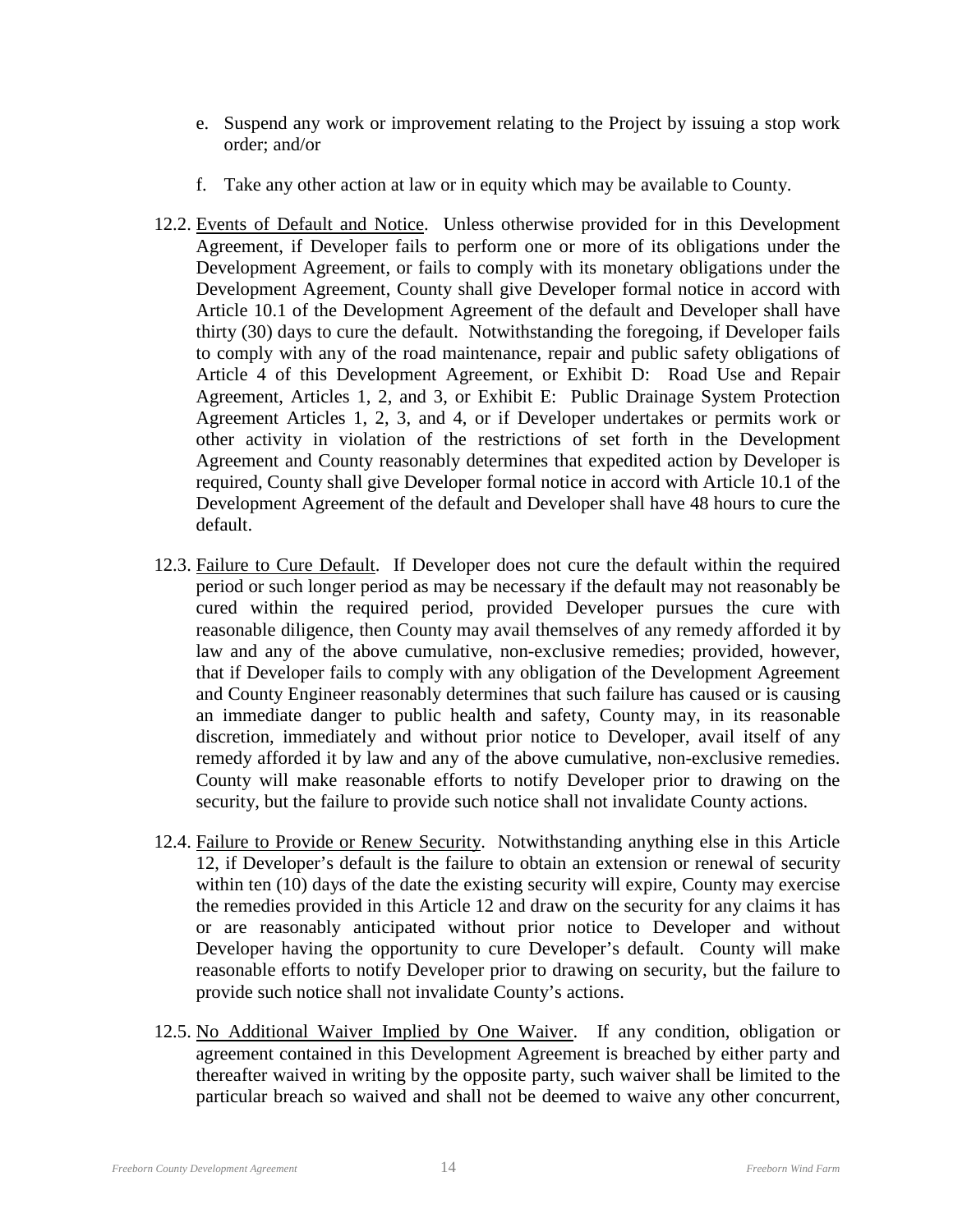previous or subsequent breaches hereunder. All waivers must be in writing to be effective.

- 12.6. No Remedy Exclusive. No remedy herein conferred upon or reserved to County shall be exclusive of any other available remedy or remedies, but each and every such remedy shall be cumulative and shall be in addition to every other remedy given under this Development Agreement or now or hereafter existing at law or in equity or by statute. No delay or omission to exercise any right or power accruing upon any default shall impair any such right or power or shall be construed to be a waiver thereof, but any such right and power may be exercised from time to time and as often as may be deemed expedient.
- 12.7. Enforcement. Developer shall reimburse County for costs incurred in the enforcement of this Development Agreement, including reasonable engineering and attorneys' fees.

#### **13. Indemnity.**

Anything to the contrary herein notwithstanding, the Participant Road Authorities, their elected and appointed officials, their officers, agents, employees, representatives and volunteers shall not be liable or responsible in any manner to Developer, contractor or subcontractors, materialmen, laborers, or to any other person or persons whomsoever, for any claims, demands, damages, actions, or causes of action of any kind or character whatsoever arising out of, and any and all work which is Developer's obligation to perform pursuant to this Development Agreement; the failure by Developer to observe or perform any covenant, condition, obligation or agreement on its part to be observed or performed under this Development Agreement; the failure by Developer to pay contractors, subcontractors, laborers, or materialmen; the failure by Developer to pay for materials or; the failure by Developer to obtain necessary permits and authorization to construct the work described in this Development Agreement. Developer further agrees to indemnify, defend, and hold the Participating Road Authorities, their elected and appointed officials, their officers, engineers, agents, employees' representatives and volunteers harmless from all such claims, demands, damages, actions, or causes of action, and all costs, disbursements, and expenses resulting from such claims, including reasonable attorneys' fees and costs. Notwithstanding the foregoing, Developer's obligations under this Article 13 shall not apply to the extent any such losses, damages, claims or injuries arise out of a court of competent jurisdiction's finding of negligence or willful misconduct of County or its commissioners, administrators, employees or representatives.

#### **14. Entire Development Agreement.**

This Development Agreement, together with all exhibits hereto, constitutes the entire agreement between the Parties with respect to the subject matter of this Development Agreement. The Development Agreement is specifically intended to supersede all prior agreements whether written or oral.

*[Signatures follow on the next page.]*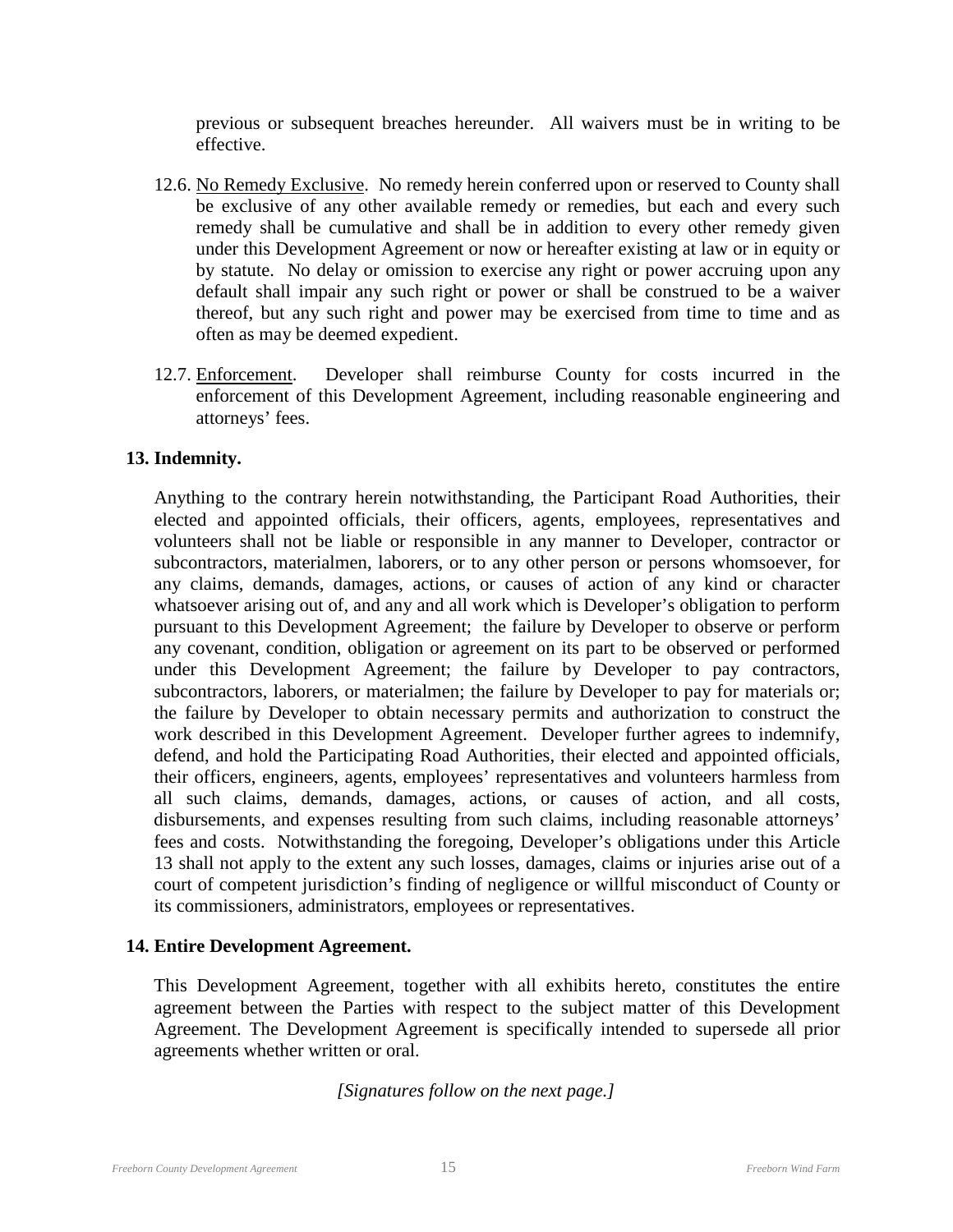IN TESTIMONY WHEREOF, the parties hereto have caused this Development Agreement to be executed by their respective duly authorized officers.

#### **FREEBORN WIND ENERGY LLC FREEBORN COUNTY**

By: By:

Date: Date: Date:

Christopher N. Shoff, Chairperson

#### **ATTEST**

And:

Thomas E. Jensen, County Administrator

Date:

#### **RECOMMENDED FOR**

By: Susan G. Miller, County Engineer

Date:

#### **APPROVAL AS TO FORM AND EXECUTION**

By:

David Walker, County Attorney

Date: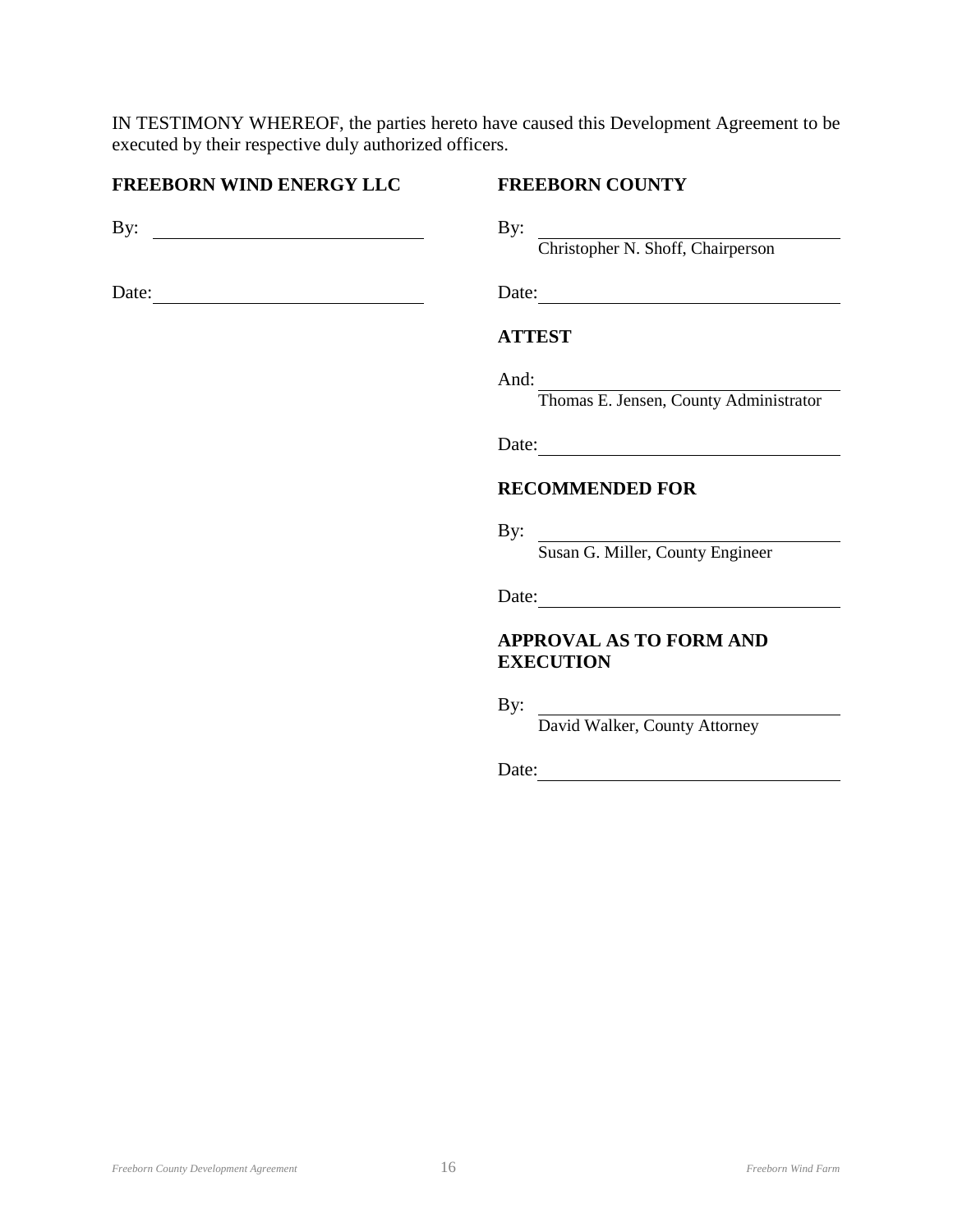# **EXHIBIT A TO DEVELOPMENT AGREEMENT**

### **Project Area Map**

*(See attached map)*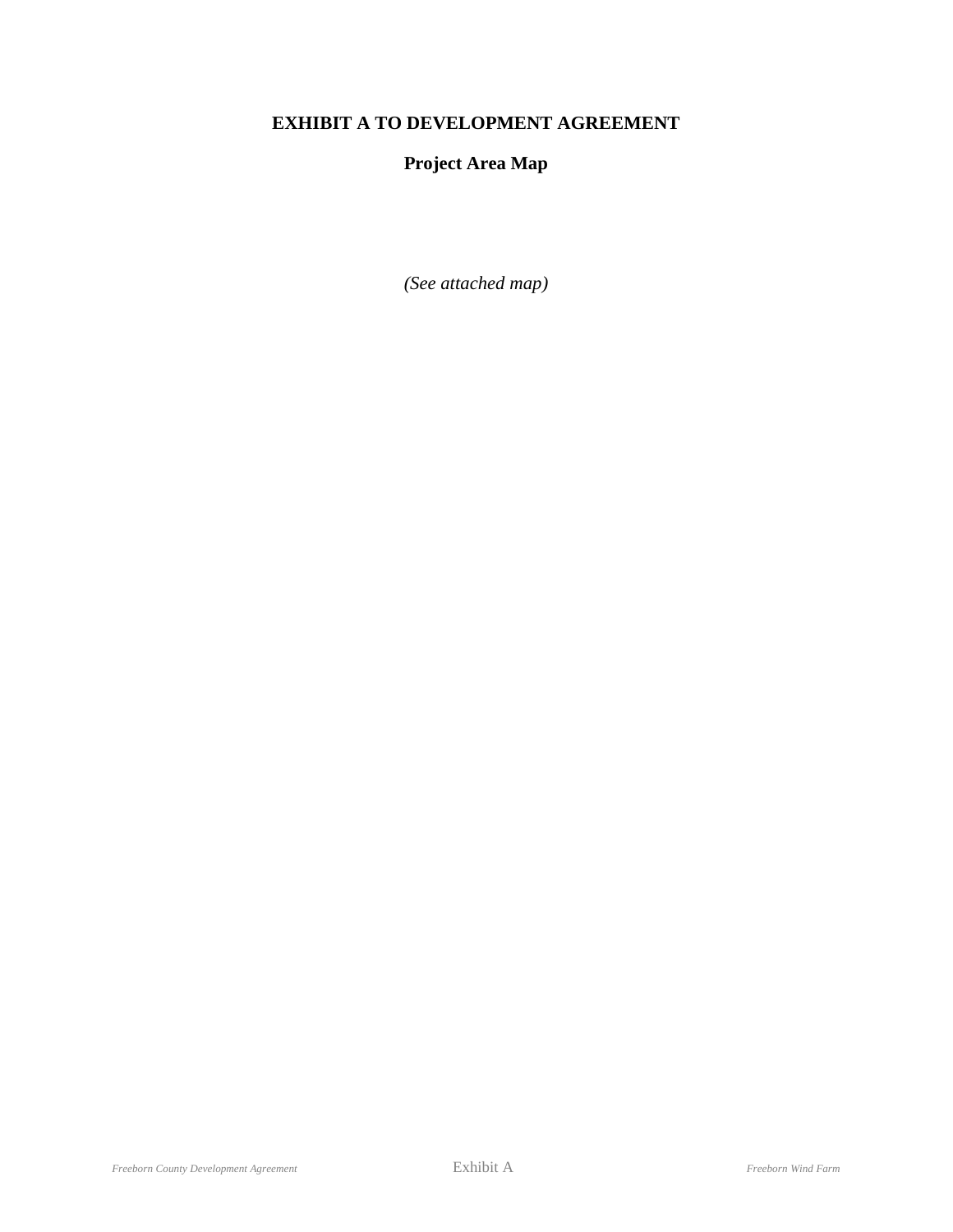# **EXHIBIT B TO DEVELOPMENT AGREEMENT**

**Access Location and Tower Identification Map**

*(See attached map)*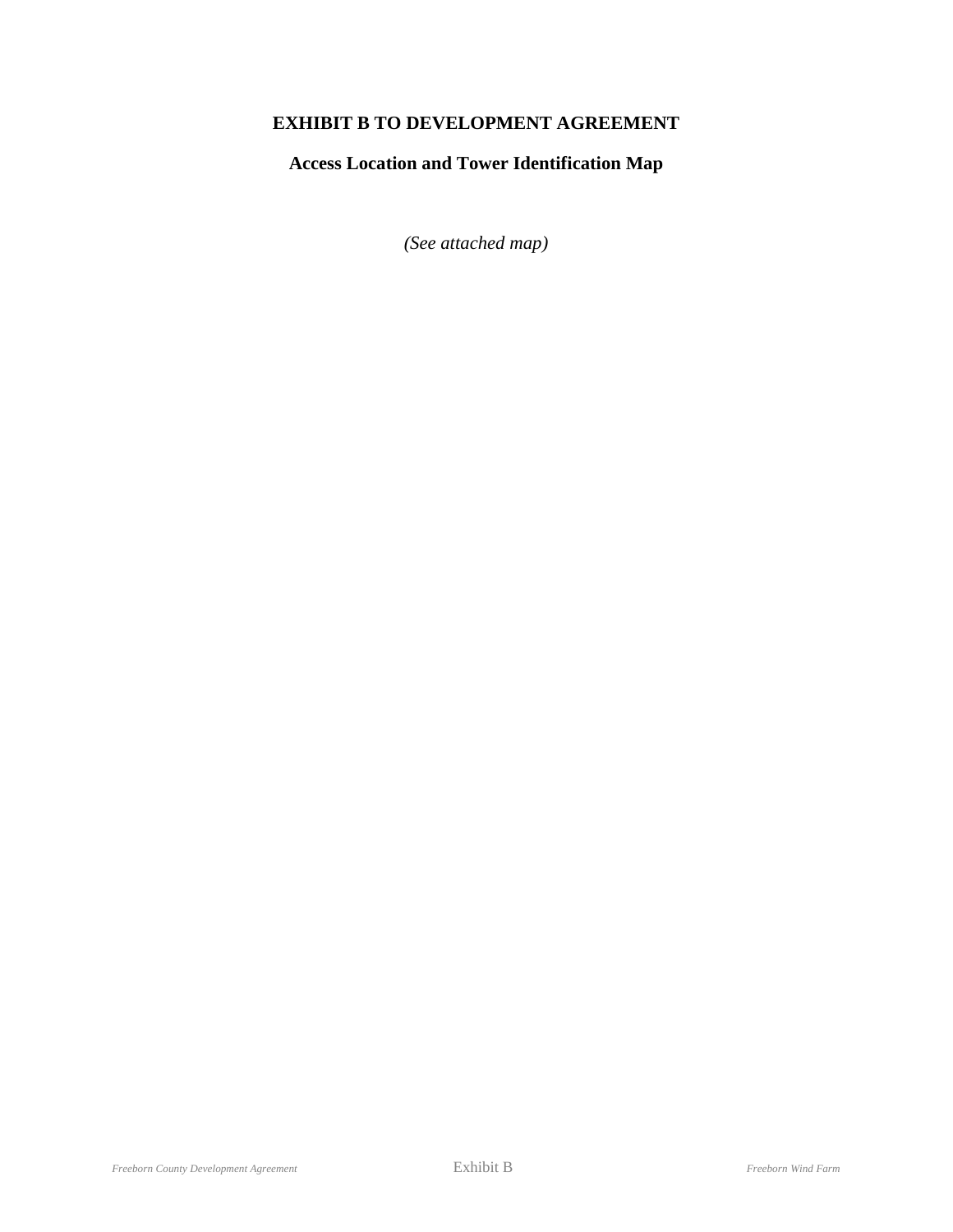## **EXHIBIT C TO DEVELOPMENT AGREEMENT**

#### **Master Permit Schedule**

#### **(including Hayward and Shell Rock Townships)**

| Category                                          | Quantity | <b>Unit Cost</b> | <b>Total Cost</b> |
|---------------------------------------------------|----------|------------------|-------------------|
| <b>Access for Turbines</b>                        | 23       | \$200            | \$4,600           |
| Driveways for Crane Crossings<br>(2 per Crossing) | 44       | \$200            | \$8,800           |
| <b>Radius Extensions</b>                          | 20       | \$100            | \$2,000           |
| <b>Under Ground Utility Crossings</b>             | 46       | \$100            | \$4,600           |
| <b>Above Ground Utility Crossings</b>             | $\tau$   | \$100            | \$700             |
| 911 Addresses                                     | 42       | \$150            | \$6,300           |
| Road Life Consumed<br>$(ESALS)*$                  |          |                  | \$236,652         |
| RT Crane Moves**                                  | 250      | \$377            | \$94,250          |
| <b>County Administrative Fee</b><br>(Lump Sum)    | 1        | \$150,000        | \$150,000         |
| Totals                                            |          |                  | \$513,002         |

\* Includes Haul Roads that are outside project boundary (in addition to those inside that are Designated Roads). If additional roads are used, the same fee structure shall be applied.

\*\* Estimated at 58 ESALs x \$6.50/mile x 250 miles. Distance is estimated. Actual ESALS/mileage used will be reconciled at the end of the project.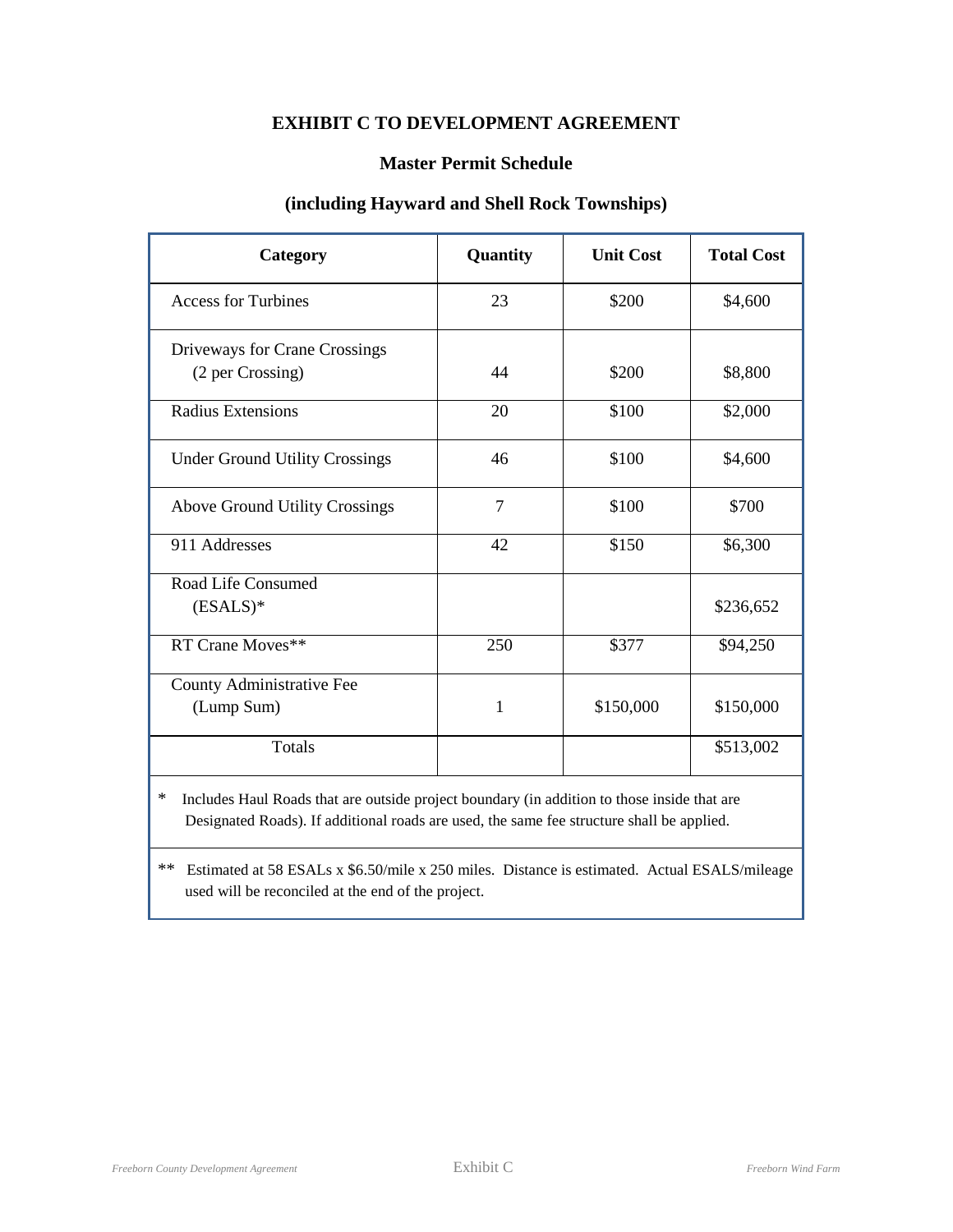# **EXHIBIT D TO DEVELOPMENT AGREEMENT**

# **Road Use and Repair Agreement**

*(See attached)*